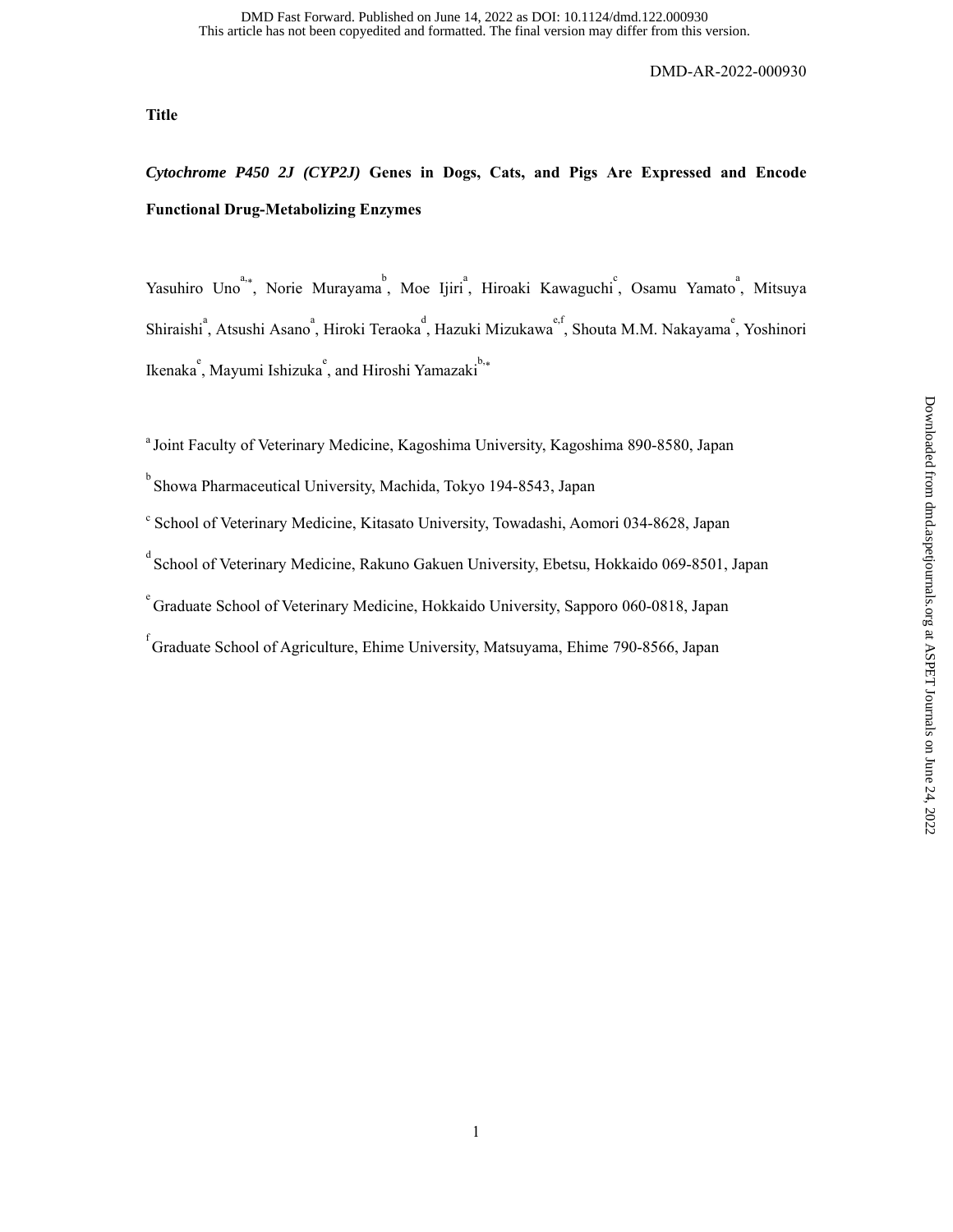This article has not been copyedited and formatted. The final version may differ from this version. DMD Fast Forward. Published on June 14, 2022 as DOI: 10.1124/dmd.122.000930

DMD-AR-2022-000930

## **Running title**: New Dog, Cat, and Pig P450 2J Enzymes

\* All correspondence should be sent to**:**

1) Yasuhiro Uno, D.V.M., Ph.D. Joint Faculty of Veterinary Medicine, Kagoshima University, 1-21-24 Korimoto, Kagoshima-city, Kagoshima 890-8580, Japan Phone/Fax: +81-99-285-8715. E-mail address: unoxx001@vet.kagoshima-u.ac.jp

or

2) Hiroshi Yamazaki, Ph.D. Laboratory of Drug Metabolism and Pharmacokinetics, Showa Pharmaceutical University, 3-3165 Higashi-Tamagawa Gakuen, Machida, Tokyo 194-8543, Japan Phone: +81-42-721-1406. Fax: +81-42-721-1406. E-mail address: hyamazak@ac.shoyaku.ac.jp

Number of text pages: 26

Number of tables: 2

Number of figures: 8

Number of references: 34

Number of words in abstract: 250 words

Number of words in introduction: 430 words

Number of words in discussion: 1225 words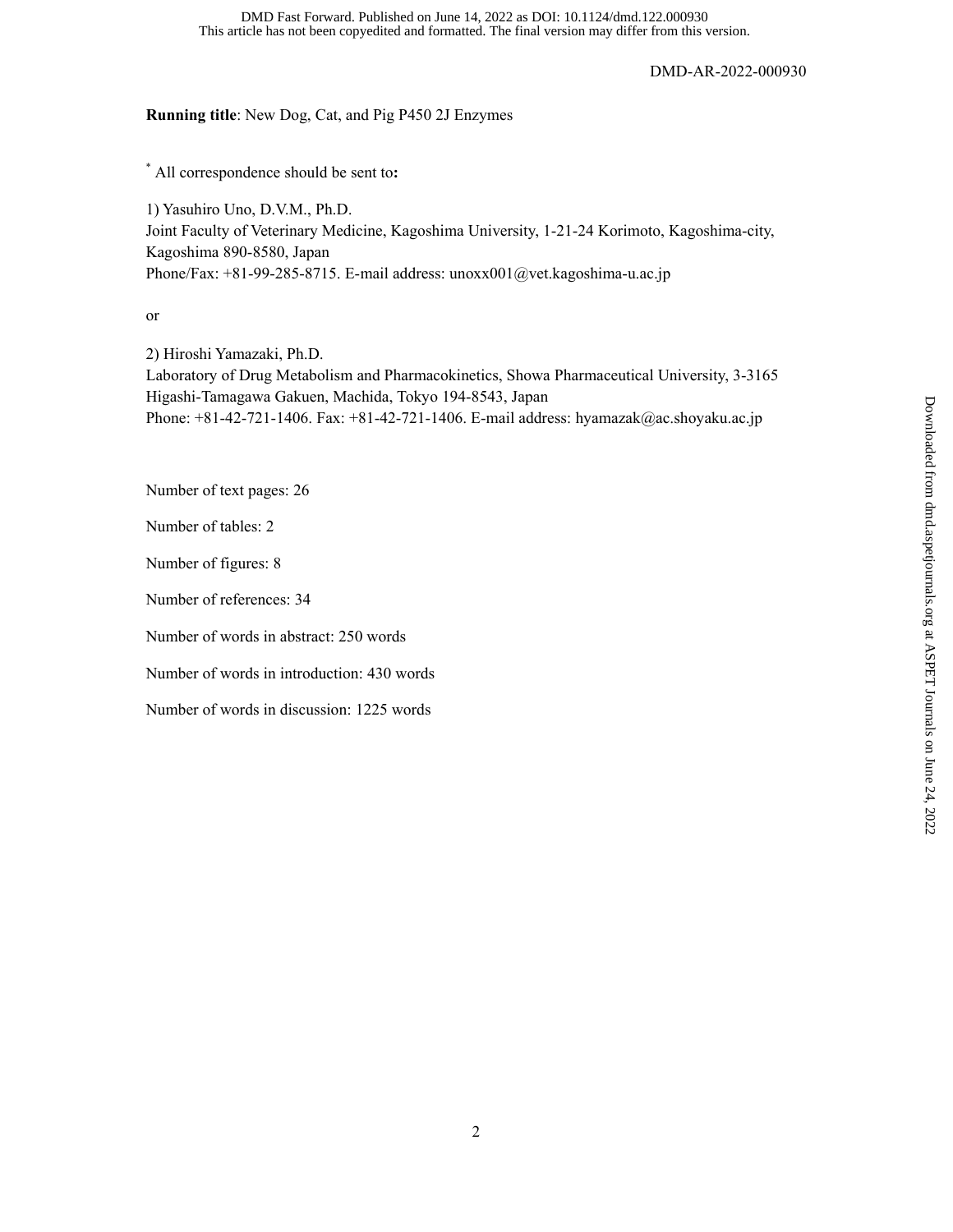### **Abstract**

Cytochromes P450 (P450 or CYP) have been identified and analyzed in dogs and pigs, species that are often used in preclinical drug studies. Moreover, P450s are clinically important for drug therapy not only in humans but also in species under veterinary care, including dogs and cats. In the present study, seven P450s homologous to human CYP2J2, namely, dog CYP2J2; cat CYP2J2; and pig CYP2J33, CYP2J34, CYP2J35, CYP2J91, and CYP2J93, were newly identified and characterized. The cDNAs of these CYP2Js contained open reading frames of 502 amino acids, except for CYP2J35 (498 amino acids), and shared high sequence identity (77–80%) with human CYP2J2. Phylogenetic analysis revealed that dog and cat CYP2J2 were closely related, whereas pig CYP2Js formed a cluster. All seven *CYP2J* genes contain nine coding exons and are located in corresponding genomic regions, with the pig *CYP2J* genes forming a gene cluster. These CYP2J2 mRNAs were predominantly expressed in small intestine with additional expression in kidney and brain for dog CYP2J2 and pig CYP2J91 mRNAs, respectively. All seven CYP2Js metabolized human CYP2J2 substrates terfenadine, ebastine, and astemizole, indicating that they are functional enzymes. Dog CYP2J2 and pig CYP2J34 and CYP2J35 efficiently catalyzed ebastine primary hydroxylation and secondary carebastine formation at low substrate concentrations, just as human CYP2J2 does. Velocity*-*versus-substate plots exhibited sigmoidal relationships for dog CYP2J2, cat CYP2J2, and pig CYP2J33, indicating allosteric interactions. These results suggest that dog, cat, and pig CYP2Js have similar functional characteristics to human CYP2J2, with slight differences in ebastine and astemizole oxidations.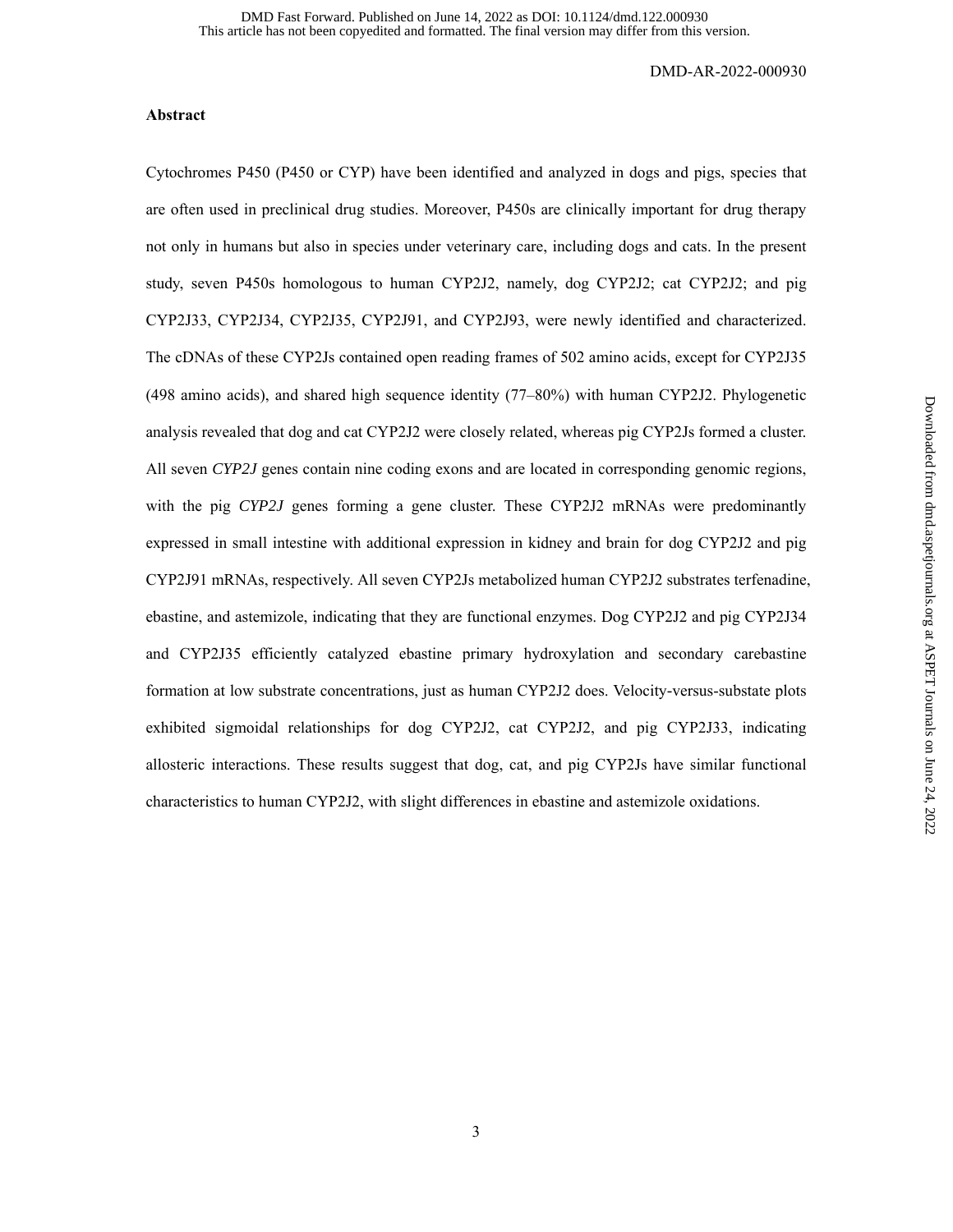## **Significance Statement**

New dog cytochrome P450 2J2 (CYP2J2); cat CYP2J2; and pig CYP2J33, CYP2J34, CYP2J35, CYP2J91, and CYP2J93, homologous to human CYP2J2, were identified and characterized by sequence, phylogenetic, and genomic structure analyses. Intestinal expression patterns of CYP2J mRNAs were characteristic in dogs, cats, and pigs. Dog, cat, and pig CYP2Js likely play roles as drug-metabolizing enzymes in small intestine, similar to human CYP2J2.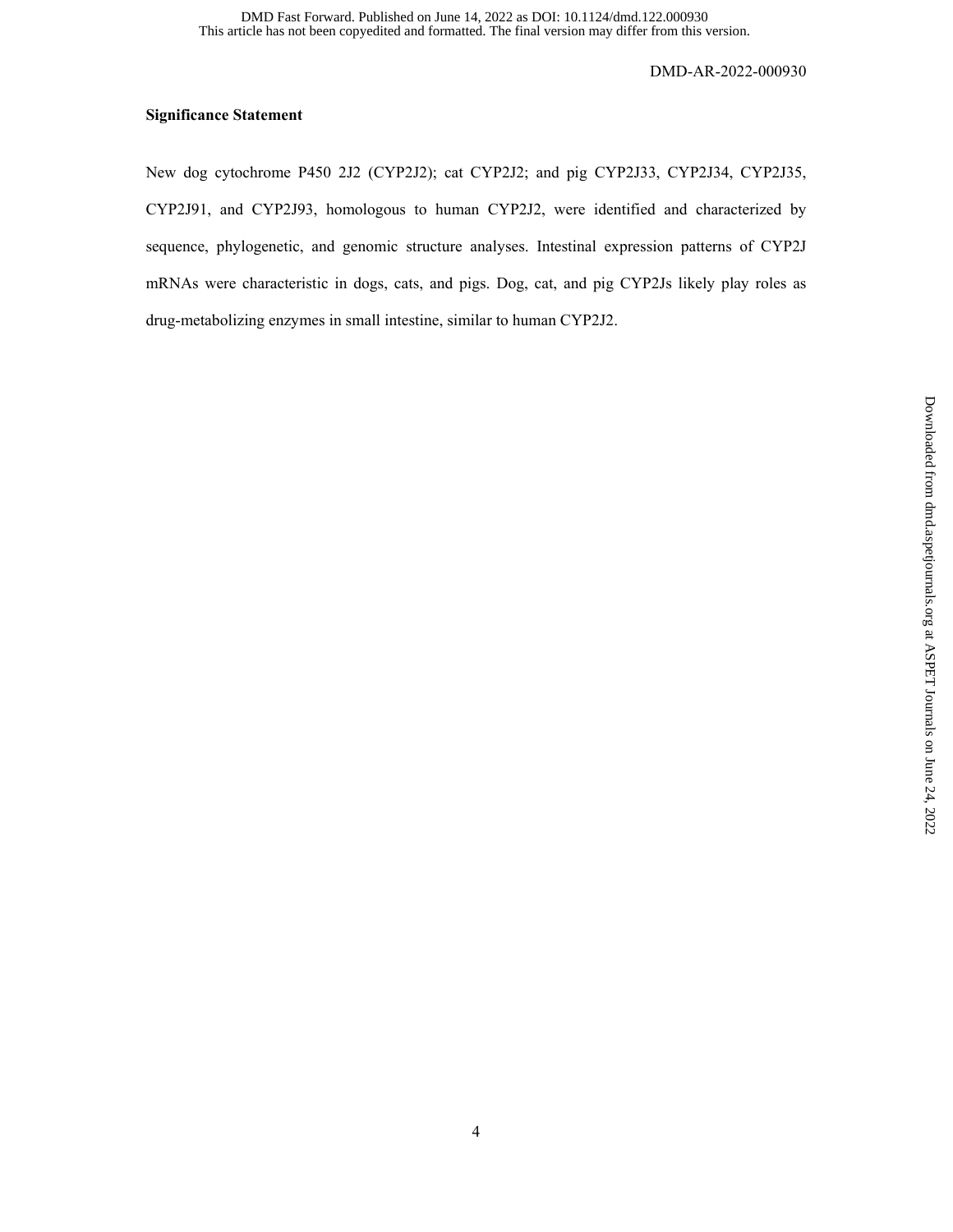### **Introduction**

Cytochromes P450 (P450s or CYPs) are important drug-metabolizing enzymes and have been identified and analyzed in dogs and pigs, species that are often used in preclinical drug metabolism studies during drug development. P450s are clinically important for drug therapy not in only humans but also in species under veterinary care, including dogs and cats. Some P450s have been identified in dogs, cats, and pigs and show characteristics similar to those of humans, but some differences from humans have been noted. For example, dog CYP2B11, which is orthologous to human CYP2B6, is abundant in both liver and small intestine, unlike its prevalent expression in liver in humans, and metabolizes substrates such as midazolam that human CYP2B6 does not metabolize (Court, 2013). Pig CYP2B22 is homologous to human CYP2B6 but is not detected in liver at the protein level, unlike CYP2B6 in humans (Elmorsi et al., 2020). In cats, two *CYP2C* genes are present in the genome, of which one is a pseudogene and the other is expressed at low levels in liver, indicating a limited role of cat CYP2Cs in liver, unlike the situation in humans, in which CYP2Cs are the second most important group of P450 in humans after CYP3As (Ono et al., 2019). Therefore, the identification and characterization of individual P450 forms are important to understand P450-mediated drug metabolism in different species.

CYP2J2 is an important P450 in humans because it is a drug-metabolizing enzyme involved in the first-pass metabolism of ebastine and astemizole (Hashizume et al., 2002; Matsumoto et al., 2002). Human CYP2J2 also metabolizes numerous substrates of human CYP3A4 because of the large volume of its active site (Lee et al., 2010); this fact increases the importance of CYP2J2 for drug metabolism. In humans, CYP2J2 is expressed in various tissues, including liver and small intestine, and is abundant in cardiac tissues such as heart muscle (Wu et al., 1996; Zeldin et al., 1997; Delozier et al., 2007). CYP2J2 plays roles in the metabolism of not only drugs but also endogenous substrates such as arachidonic acid, thereby generating epoxyeicosatrienoic acids that are important for their protective roles in inflammation and vasodilation (Xu et al., 2013; Murray, 2016; Solanki et al., 2018). Despite the importance of CYP2J enzymes, to date, CYP2Js have not been identified and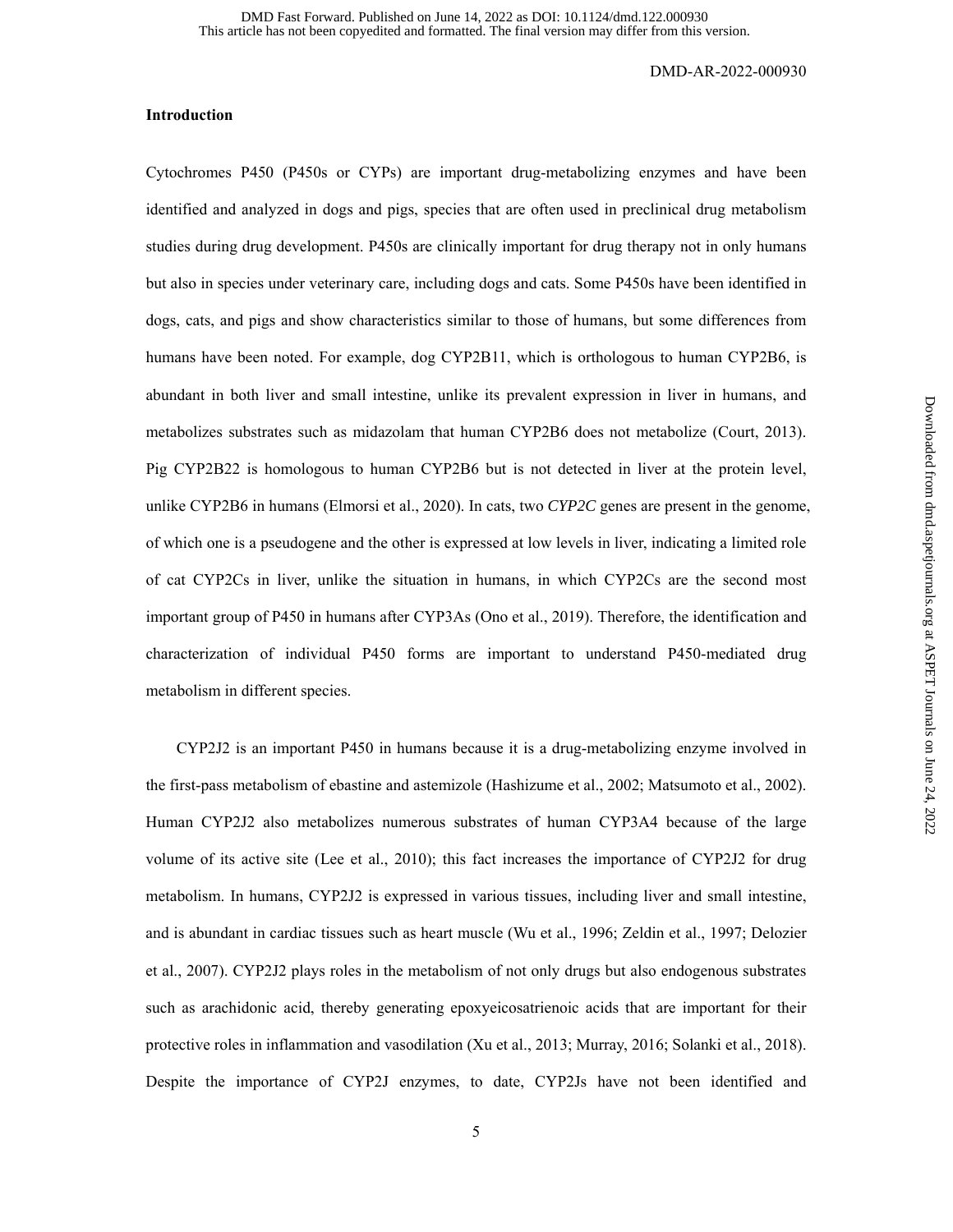characterized in pigs, dogs, or cats.

 In the present study, the following cDNAs homologous to human CYP2J2 were identified in dogs, cats, and pigs: dog CYP2J2; cat CYP2J2; and pig CYP2J33, CYP2J34, CYP2J35, CYP2J91, and CYP2J93. These CYP2Js were characterized by sequence and phylogenetic analyses, genomic structures, tissue expression patterns, and metabolic assays.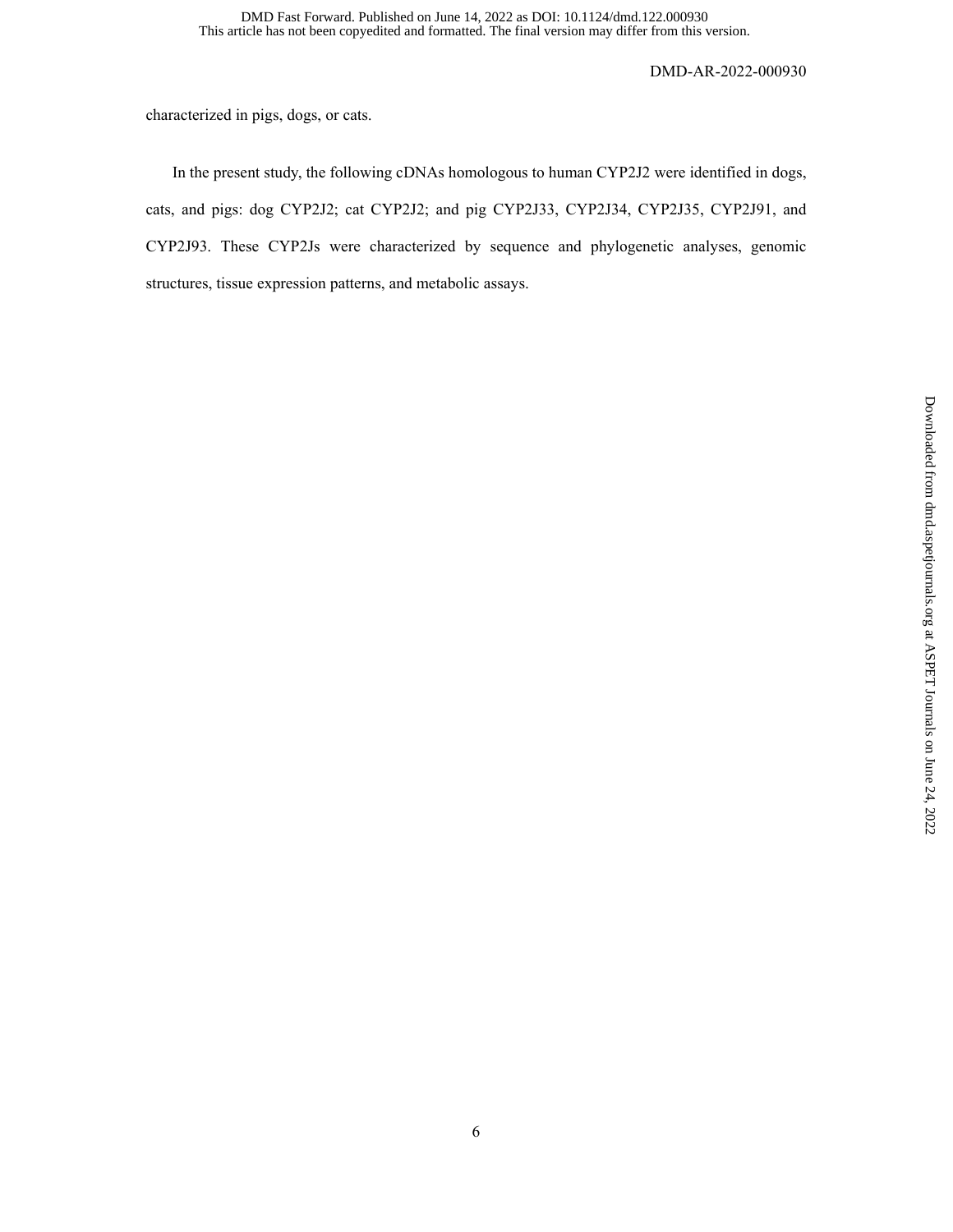#### **Materials and Methods**

#### **Materials**

Astemizole, terfenadine, and terfenadine alcohol were purchased from Sigma-Aldrich (St. Louis, MO); desmethylastemizole was purchased from Toronto Research Chemicals (Toronto, Canada); and ebastine, hydroxyebastine, and carebastine were purchased from Almirall-Prodesfarma (Barcelona, Spain). Pooled liver microsomes from dogs and humans were purchased from Corning Life Sciences (Woburn, MA). Oligonucleotides were synthesized by Integrated DNA Technologies (Coralville, IA). All other reagents were purchased from Sigma-Aldrich or Fujifilm Wako Pure Chemicals (Osaka, Japan), unless otherwise specified.

### **Tissues and Nucleic Acid Preparation**

Samples of adrenal gland, heart, ileum, jejunum, kidney, liver, and lung were collected from a beagle dog (male, 2 years of age, weighing 10 kg) at Shin Nippon Biomedical Laboratories, Ltd. (Kainan, Japan), a cat (male, 23 months of age, weighing 4.73 kg) at Hokkaido University, and a pig (female, 10 years of age, weighing 13 kg) at Kagoshima University. Additional tissues were collected from the same animals, i.e., brain and testis from the dog; duodenum, spleen, and testis from the cat; and brain, ovary, and uterus from the pig. Moreover, a liver sample was also collected from a cat (female, 6 months of age, unknown weight) at Kagoshima University and used for molecular cloning. Total RNAs were extracted from dog tissues using a mirVana miRNA isolation kit (Ambion, Austin, TX) and from cat and pig tissues using an RNeasy Mini Kit (Qiagen, Valencia, CA) from cat and pig tissues, according to the manufacturers' protocols. Cat and pig liver microsomes were prepared as described previously (Uehara et al., 2014; Uehara et al., 2015). This study was reviewed and approved by the Institutional Animal Care and Use Committee at Kagoshima University.

## **Molecular Cloning**

Reverse transcription (RT)-polymerase chain reaction (PCR) was performed using total RNA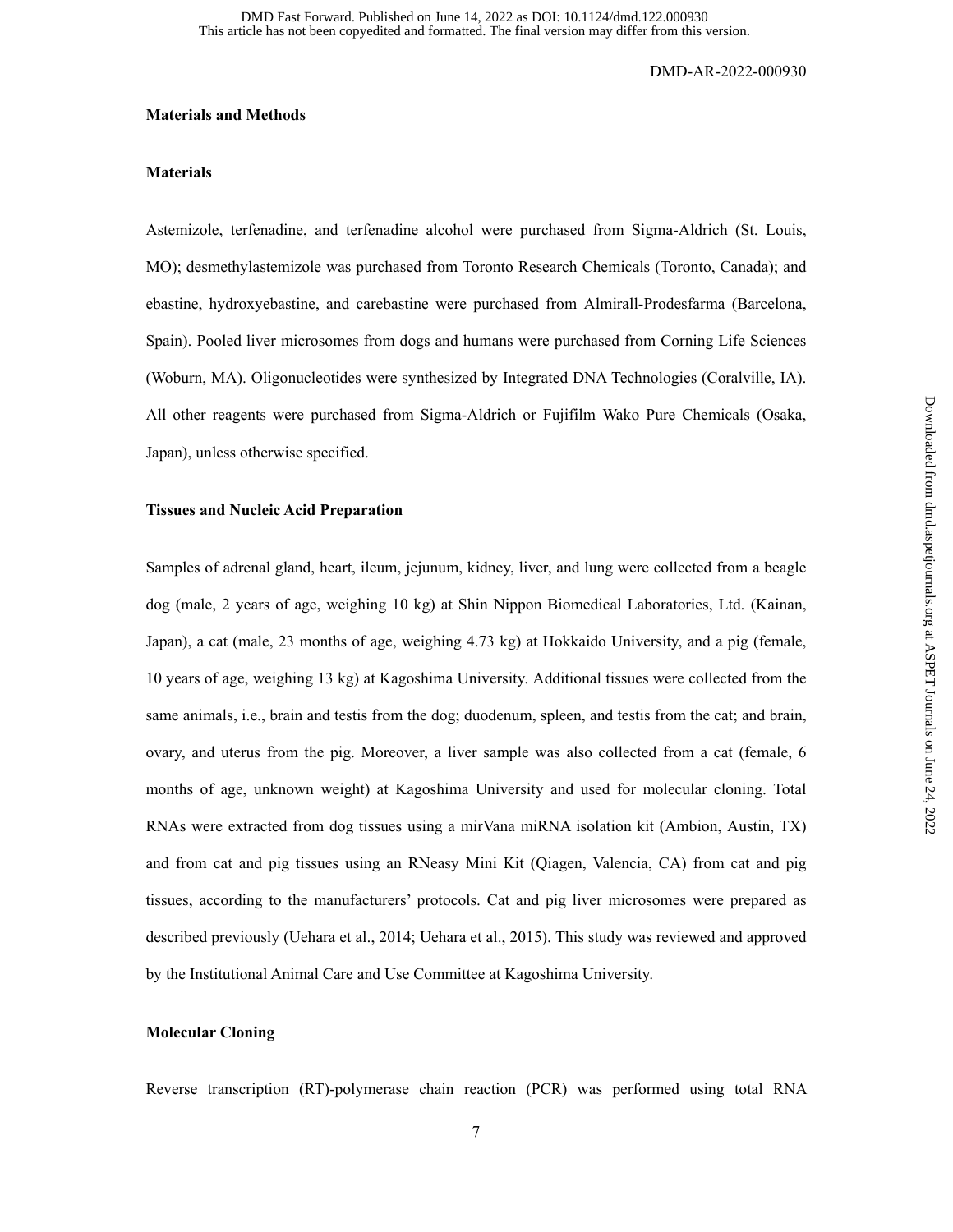extracted from cat, dog, and pig liver and from pig small intestine as described previously (Uno et al., 2006). The primers were designed using Primer3 v.0.4.0 (https://primer3.ut.ee/). Briefly, first-strand cDNA synthesis was carried out in a reaction mixture containing  $1 \mu$ g of total RNA, oligo (dT), and ReverTra Ace (TOYOBO, Osaka, Japan) at  $42^{\circ}$ C for 1 h according to the manufacturer's protocols. PCR reactions were performed using the RT product as the template with Q5 Hot Start High-Fidelity DNA Polymerase (New England BioLabs, Ipswich, MA) and a T100 thermal cycler (Bio-Rad Laboratories, Hercules, CA) according to the manufacturer's protocols. The PCR conditions were initial denaturation at 98°C for 30 s; followed by 35 cycles of 98°C for 10 s, 60°C for 20 s, and 72°C for 50 s; followed by a final extension at 72 $^{\circ}$ C for 2 min. The primers used were dCYP2J2 (5rt1) 5'-CAGCAGAGGAGGAGGACGGAGA-3' and dCYP2J2 (3rt1) 5-CCGTATTCTCAGAGGACACACCAATTCTTC-3 for dog CYP2J2, fCYP2J2 (5rt1) 5'-CTCAGCCGAGCGAGGAGGACTTTG-3' and fCYP2J2 (3rt1) 5-CTTCAAGACCGAGGGACTGCACAGA-3 for cat CYP2J2, pCYP2J33 (5rt1) 5'-GAACACGGAAGAGCGGGACACT-3' and pCYP2J33 (3rt1) 5-GAACACGGAAGAGCGGGACACT-3 for pig CYP2J33, pCYP2J34 (5rt1) 5'-GTCTTTGGCTCAAACCGCAGAACT-3' and pCYP2J34 (3rt1) 5-GGACCATACTAATCTTCTCTGTATCGTTCCAAT-3 for pig CYP2J34, pCYP2J35 (5rt1) 5'-GGAAGAGCAGGCGGATGTCTCA-3' and pCYP2J35 (3rt1) 5'-CCAAACCAGTTAAAGTCTTTTATTTCTCCTGAT-3' for pig CYP2J35, pCYP2J2L (5rt1) 5'-CCGCGGAAGAGCAAGCGTA-3' and pCYP2J2L (3rt1) 5-GGTTTCCAAACCACTTCAAGTCCA-3 for pig CYP2J91, and pCYP2J93 (5rt1) 5'-AGATCTCCGAAGAGCTGGAGGCTA-3' and pCYP2J93 (3rt1) 5'-CCAAACCAGTTAAAGTCTTTTATTTCTCCCAAT-3' for pig CYP2J93. The amplified products were cloned into pMiniT2.0 vectors using a PCR Cloning Kit (New England BioLabs) according to the manufacturer's protocol. The inserts were sequenced using an ABI PRISM BigDye Terminator v3.0 Ready Reaction Cycle Sequencing Kit (Applied Biosystems, Foster City, CA) with an ABI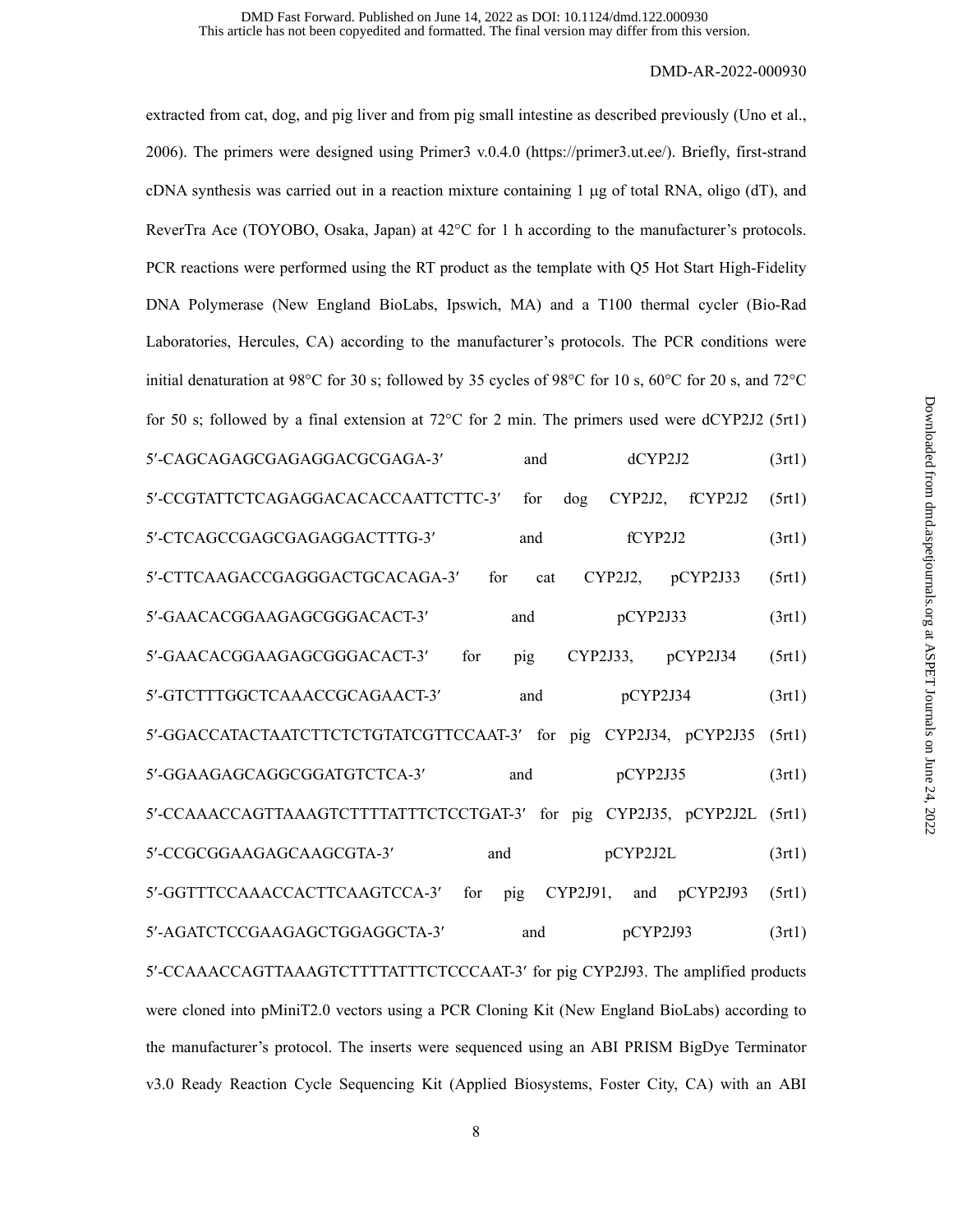PRISM 3500xl Genetic Analyzer (Applied Biosystems).

## **Bioinformatics**

Sequence data were analyzed using the Genetyx system (Software Development, Tokyo, Japan), including the ClustalW program, which was used for multiple alignment of amino acid sequences. A phylogenetic tree was created by the neighbor-joining method. BLAST (National Center for Biotechnology Information) was used for the homology search, and BLAT (UCSC Genome Bioinformatics) and Sequence Viewer (National Center for Biotechnology Information) were used for analysis of the dog, cat, pig, and human genome data. Amino acid and cDNA sequences used for the analyses were from GenBank or the present study.

## **Quantification of mRNA Expression**

Expression levels of CYP2J mRNAs were measured using real-time RT-PCR, as reported previously (Uno et al., 2006), with gene-specific primers in pig adrenal gland, brain, heart, ileum, jejunum, kidney, liver, lung, ovary, and uterus; in dog adrenal gland, brain, heart, ileum, jejunum, kidney, liver, lung, and testis; and in cat adrenal gland, duodenum, heart, ileum, jejunum, kidney, liver, lung, spleen, and testis. Briefly, RT reactions were carried out using a ReverTra Ace qPCR RT kit (TOYOBO) according to the manufacturer's protocols, and one-twentieth of the reaction mixture was subsequently used for PCR. The PCR amplification was conducted in a total volume of 20 µl using a THUNDERBIRD SYBR qPCR Mix Kit (TOYOBO) and a StepOnePlus Real-Time PCR System (Applied Biosystems), following the manufacturers' protocols. The following primers were used at final concentrations of 300 nM: d&fCYP2J2 (5qrt1) 5'-CAACTTCTTCCATCTGGACTTTGA-3' and d&fCYP2J2 (3qrt1) 5'- TTGATCAAGGGCAATCCAGTTA-3' for dog and cat CYP2J2, pCYP2J33 (5qrt1) 5-GCTGGAACTGACACAACTTTGATAAC-3 and pCYP2J33 (3qrt1) 5-CTTGGACTTTTTCTTGGATTTCG-3 for pig CYP2J33, pCYP2J34 (5qrt1) 5-GTGCAGGTCCAGCTCTACAATATG-3 and pCYP2J34 (3qrt1) 5-TTTCAATCACACAGGCAACAAAT-3 for pig CYP2J34, pCYP2J35 (5qrt1)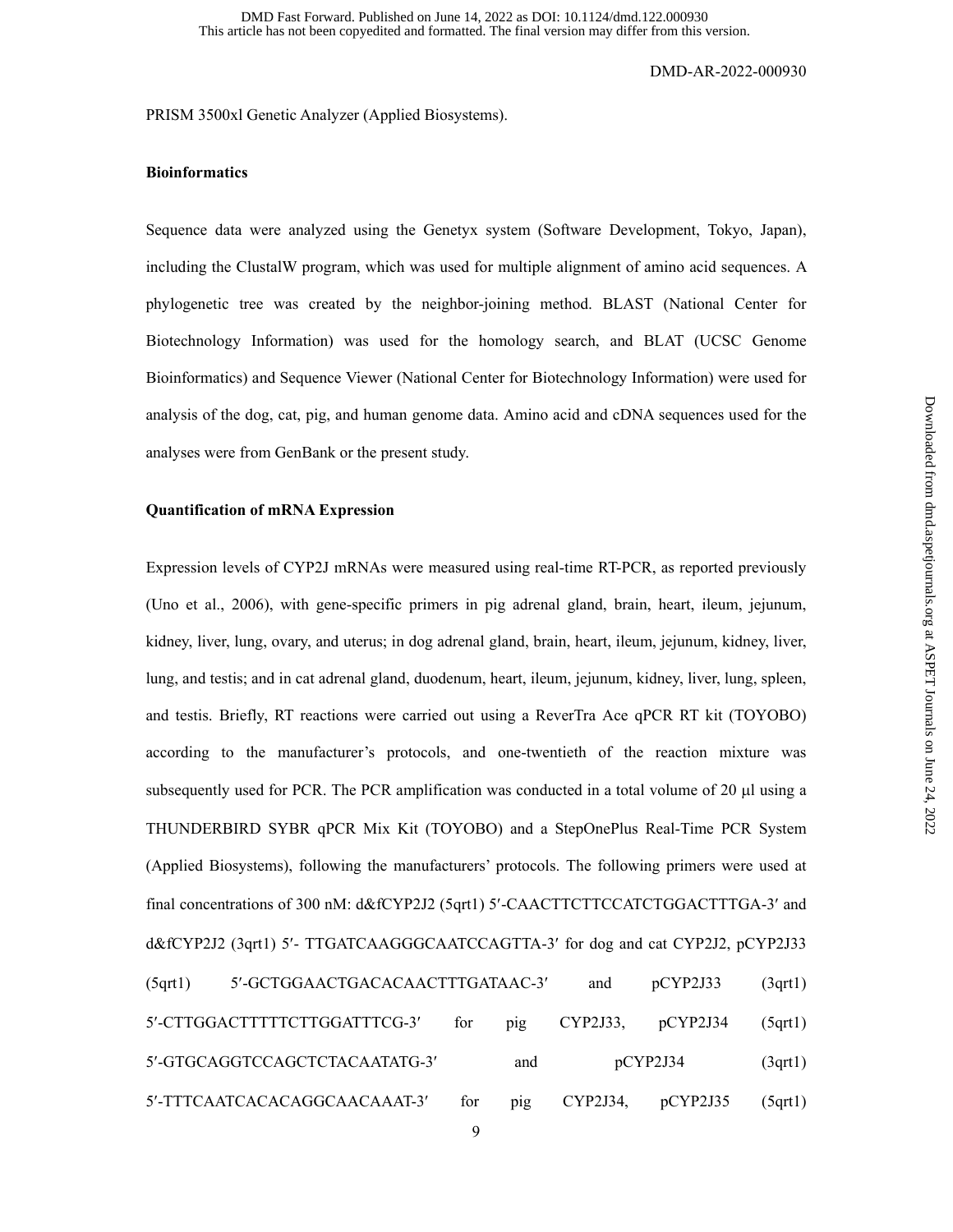This article has not been copyedited and formatted. The final version may differ from this version. DMD Fast Forward. Published on June 14, 2022 as DOI: 10.1124/dmd.122.000930

DMD-AR-2022-000930

| 5'-CCCCACCAAATCATCTTTAGTAACA-3'                                                                      |     | pCYP2J35<br>and |             |          | (3qrt)          |        |  |  |
|------------------------------------------------------------------------------------------------------|-----|-----------------|-------------|----------|-----------------|--------|--|--|
| 5'-TGAAGGTGAACTGCCCTTTTCTA-3'                                                                        | for | pig             | $CYP2J35$ , |          | pCYP2J2L        | (5qrt) |  |  |
| 5'-ATCAACGCAATGCCAGTTCTA-3'                                                                          |     | and             |             | pCYP2J2L |                 | (3qrt) |  |  |
| 5'-TCTGTCCTGTGATTTTCAATCATTC-3'                                                                      | for | pig             | CYP2J91,    |          | and $p$ CYP2J93 | (5qrt) |  |  |
| 5'-GCTCCATCACATTTGGAGAAC-3'                                                                          |     | and             |             | pCYP2J93 |                 | (3qrt) |  |  |
| 5'-GATATTGTAAATCTGGCACCACAC-3' for pig CYP2J93. Relative expression levels were                      |     |                 |             |          |                 |        |  |  |
| determined, based on three independent amplifications, by normalization of the raw data with the 18S |     |                 |             |          |                 |        |  |  |
| ribosomal RNA levels, which were measured using TaqMan Gene Expression Assays (Assay ID:             |     |                 |             |          |                 |        |  |  |
| Hs99999901 s1, Applied Biosystems) with THUNDERBIRD Probe qPCR Mix (TOYOBO).                         |     |                 |             |          |                 |        |  |  |

### **Heterologous Protein Expression**

Expression plasmids were generated with the CYP2J cDNAs isolated in the present study, followed by protein expression in *Escherichia coli*, as reported previously (Iwata et al., 1998; Uno et al., 2006). To enhance protein expression, the *N*-terminus was modified by PCR-amplification of the coding region using Q5 Hot Start High-Fidelity DNA Polymerase (New England BioLabs) as described earlier with CYP2J cDNA as the template, except that the annealing step was carried out at  $55^{\circ}$ C. The forward primers used were dCYP2J2 (5exp1) 5'-CGCATTAATGGCTCTGTTATTAGCAGTTTTTGCGGCCACCCTCTGGGCAGT-3' for dog CYP2J2, (5exp1a) fCYP2J2 (5exp1a) 5'-GGAATTCCATATGGCTCTGTTATTAGCAGTTTTTGCGGCCGCCGTCTGG-3' for cat CYP2J2, pCYP2J33 (5exp1) 5'-CGCATTAATGGCTCTGTTATTAGCAGTTTTTGCAGAGGCTCTCTGGAC-3' for pCYP2J33, pCYP2J34/93 (5exp1) 5-GGAATTCCATATGGCTCTGTTATTAGCAGTTTTTGCTGAGGCTCTCTGGAC-3 for pCYP2J34 and pCYP2J93, pCYP2J35 (5exp1) 5'-GGAATTCCATATGGCTCTGTTATTAGCAGTTTTTGCAGAGGTTTTCGGGAC-3' for pCYP2J35, and pCYP2J2L (5exp1)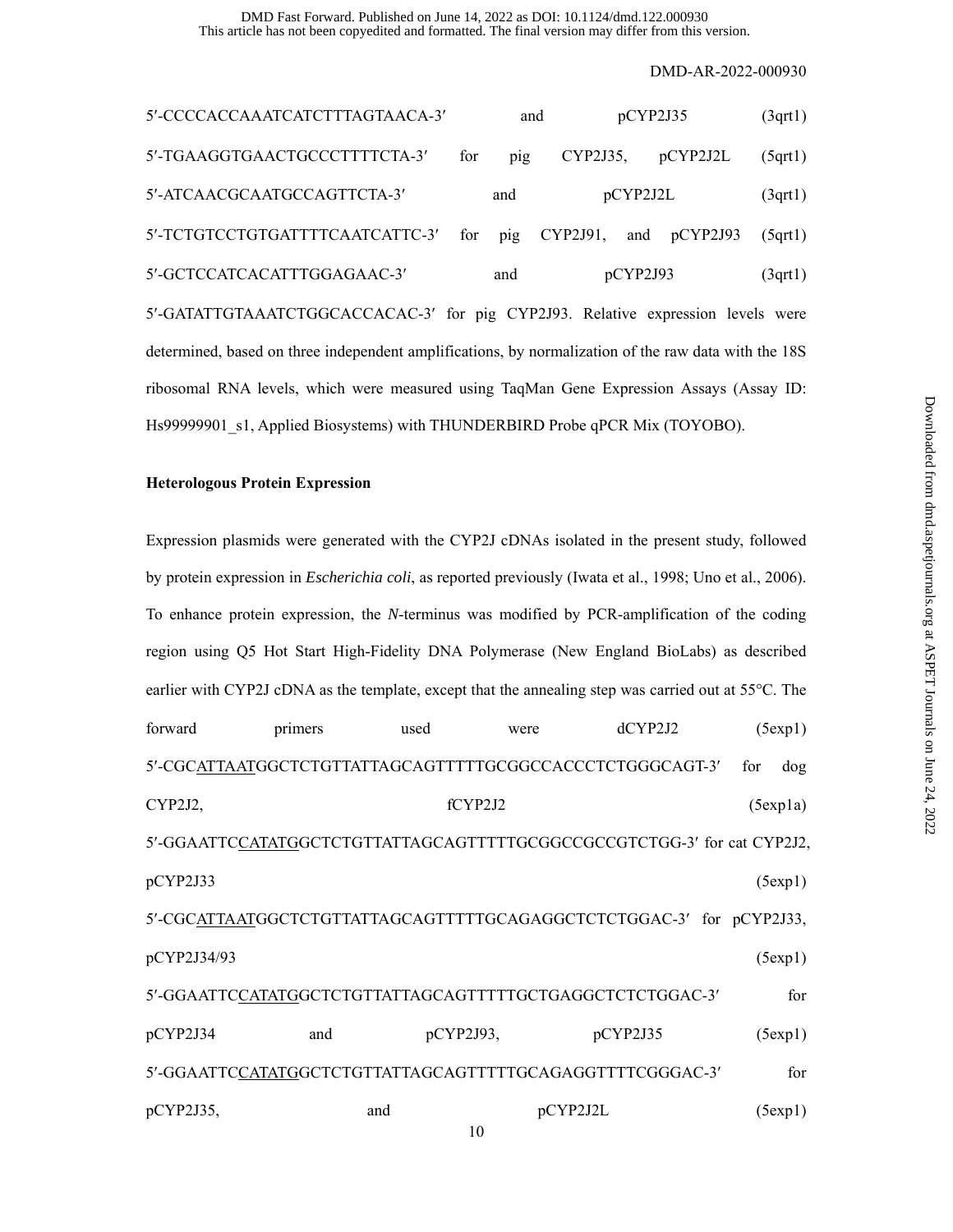This article has not been copyedited and formatted. The final version may differ from this version. DMD Fast Forward. Published on June 14, 2022 as DOI: 10.1124/dmd.122.000930

DMD-AR-2022-000930

5'-GGAATTCCATATGGCTCTGTTATTAGCAGTTTTTGCGGAGGTTCTCTGCAC-3' for pCYP2J91. The reverse primers were dCYP2J2 (3exp1a) 5'-GCTCTAGACTCTCCTTCAGGACCGAGGGATTGC-3' for dog CYP2J2, fCYP2J2 (3exp1a) 5'-GCTCTAGACTTCAAGACCGAGGGACTGC-3 for cat CYP2J2, and pCYP2Js (3exp1a) 5'-GCTCTAGA-CCACAACCTCATGCCCT-3' for all pig CYP2Js. The forward and reverse primers contained the *Nde*I and *Xba*I sites (underlined), respectively, which were utilized for subcloning into the pCW vector containing human NADPH-P450 reductase cDNA. For dog CYP2J2 and pig CYP2J33, the forward primers contained the *Ase*I site, which generates compatible overhangs for the *NdeI* site. Membrane preparation was performed as described previously (Iwata et al., 1998; Uno et al., 2006). The concentrations of proteins in membrane preparations were determined as previously described for the CYP2J protein (Omura and Sato, 1964) and NAPDH-P450 reductase (Phillips and Langdon, 1962; Iwata et al., 1998).

### **Measurement of Drug-metabolizing Activities**

The activities of recombinant proteins and liver microsomes for terfenadine *t*-butyl hydroxylation, ebastine primary hydroxylation and secondary carebastine formation, and astemizole *O*-demethylation were determined using high-performance liquid chromatography with an ultraviolet detector system with a reversed-phase  $C_{18}$  column (5 µm, 150  $\times$  4.6 mm) as described previously (Uehara et al., 2014; Uehara et al., 2015; Uehara et al., 2016; Uehara et al., 2018). Briefly, the incubation mixtures consisted of liver microsomes (0.10 mg/mL) or recombinant CYP2J proteins (20 pmol equivalent/mL), 100 mM potassium phosphate buffer (pH 7.4), an NADPH-generating system (0.25 mM NADP<sup>+</sup>, 2.5 mM glucose 6-phosphate, and 1 unit/ml glucose-6-phosphate dehydrogenase), and substrate (1.0–100 μM of ebastine or astemizole, 10 μM terfenadine) in a final volume of 0.25 mL. After incubation at 37°C for 10–30 min, reactions were terminated by the addition of 0.25 ml of ice-cold acetonitrile. After centrifugation at 900  $\times g$  for 5 min, the supernatant was analyzed. Kinetic parameters were calculated from a curve based on Michaelis–Menten or Hill equations fitted by nonlinear regression (mean  $\pm$  standard error) using Prism (GraphPad Software, La Jolla, CA).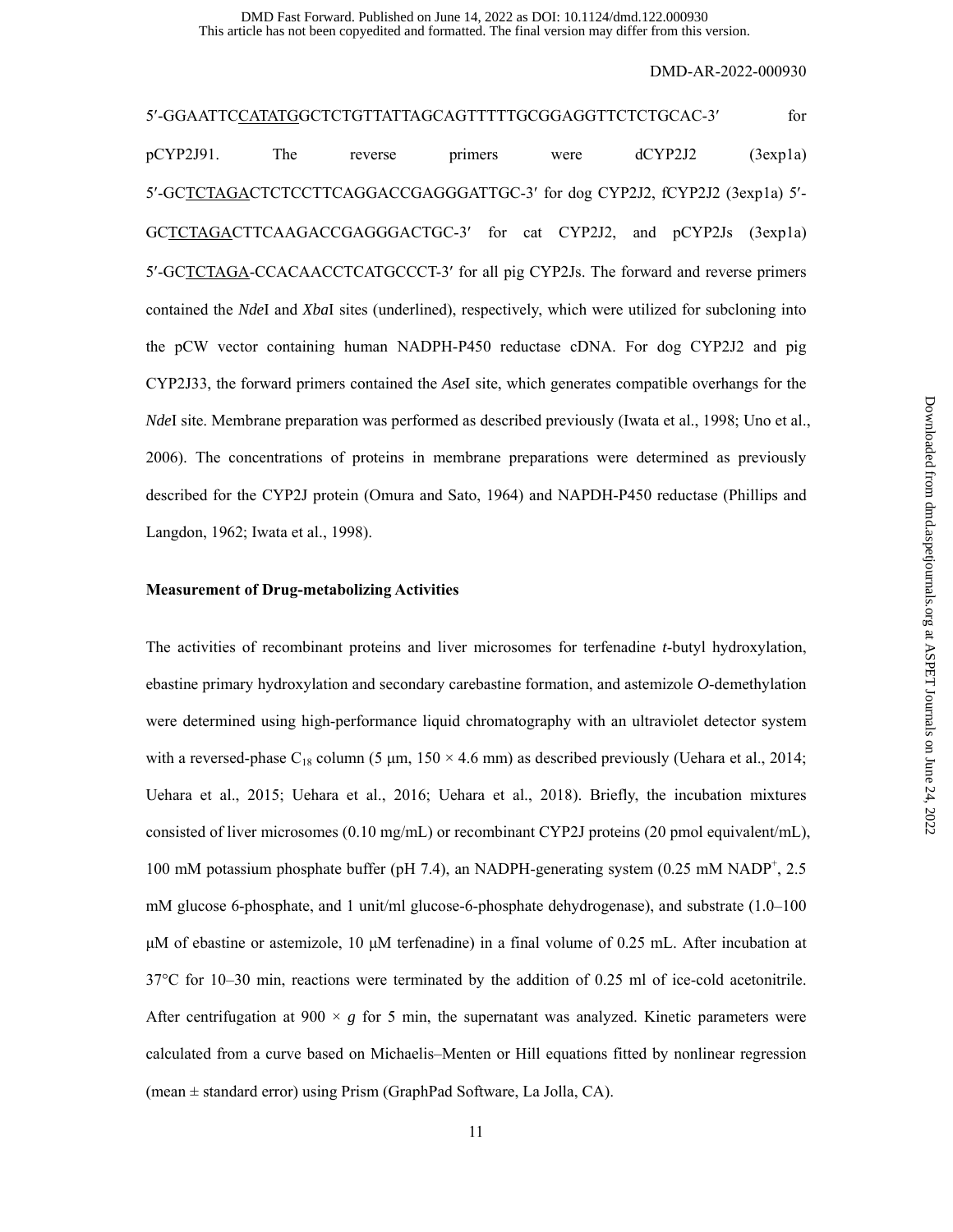### **Results**

## **Identification of CYP2J cDNAs**

The following CYP2J cDNAs were successfully isolated by RT-PCR using the gene-specific primers designed based on the *CYP2J* gene sequences found in the genomes by BLAT: dog and cat CYP2J2 from liver and pig CYP2J33, CYP2J34, CYP2J35, CYP2J91, and CYP2J93 from liver/small intestine. These CYP2Js were named by the P450 Nomenclature Committee (Nelson, 2009) and had an open reading frame of 502 amino acid residues, except for pig CYP2J35, which had 498 residues. The primary sequence structures were characteristic of P450 proteins, i.e., the presence of six substrate recognition sites (SRSs) (Gotoh, 1992) and a heme-binding region (**Fig. 1**). The amino acid sequences deduced from the CYP2J cDNAs were highly identical (77–80%) to human CYP2J2 (**Table 1**). Phylogenetic analysis of the CYP2J amino acid sequences from humans, cynomolgus macaques, marmosets, pigs, dogs, cats, rats, and mice revealed CYP2J clusters for primates, pigs, dogs/cats, and rats/mice (**Fig. 2**). The CYP2J cDNA sequences identified in the current study were deposited in GenBank under the accession numbers ON164796, ON164791, ON164801, ON164802, ON164803, ON164800, and ON164804 for cat CYP2J2; dog CYP2J2; and pig CYP2J33, CYP2J34, CYP2J35, CYP2J91, and CYP2J93, respectively.

## **Genome and Gene Structure**

The genomic locations of the newly identified *CYP2J* genes were analyzed for dog, cat, pig, and human genome data using BLAT and Sequence Viewer. The analysis indicated that the *CYP2J* gene(s) had the same directions and were in the same locations in the genomes of these species, and six pig *CYP2J* genes (including one pseudogene LOC100525291) formed a gene cluster (**Fig. 3)**. Gene structures were similar among the dog, cat, pig, and human *CYP2J*s. Dog, cat, and human *CYP2J2* genes were approximately 42.0, 31.5, and 33.1 kb, respectively. Among the pig *CYP2J* genes, the largest was *CYP2J91* ( $>35.6$  kb) and the smallest was *CYP2J35* ( $\sim$ 23.7 kb). The exon sizes were well conserved in all these *CYP2J* genes (**Fig. 4**), i.e., 163, 150, 161, 177, 142, 188, and 139 bp for exons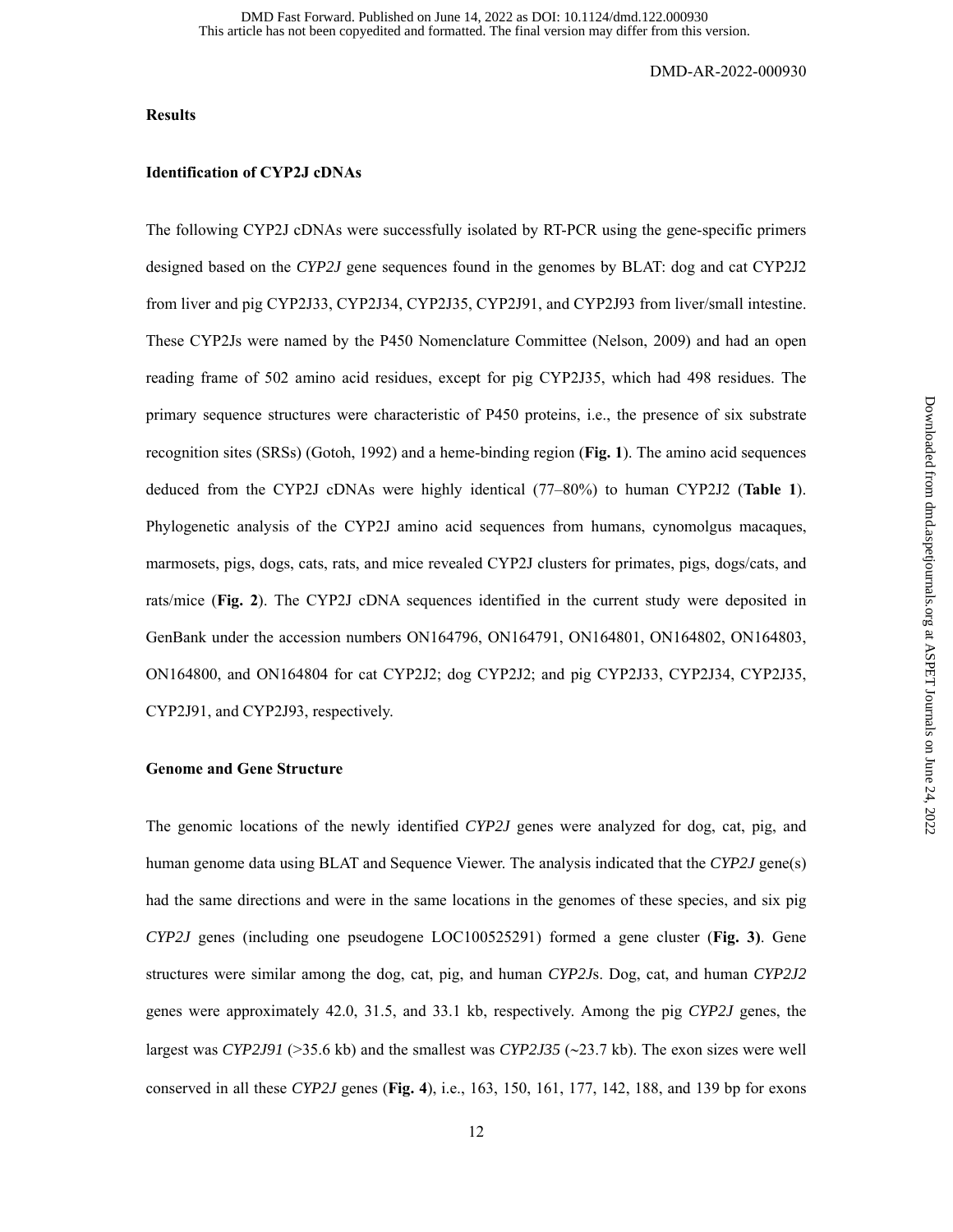2–8, respectively, except for exon 2 (157 bp) and exon 6 (136 bp) of pig *CYP2J35*, which resulted in six amino acids residues fewer than the other CYP2Js. All dog, cat, pig, and human *CYP2J* genes begin with the dinucleotide GU and end with AG, consistent with the consensus sequences for splice junctions in eukaryotic genes.

## **Tissue Expression**

Expressions of dog, cat, and pig CYP2J mRNAs were evaluated using real-time RT-PCR in nine tissue types for dogs and ten tissue types for cats and pigs. Among the tissue types analyzed, cat CYP2J2 mRNA was predominant in small intestine (duodenum, jejunum, and ileum) with lower expression in liver (**Fig. 5**). A similar expression pattern was observed for dog CYP2J2 mRNA, with most abundant expression in small intestine, followed by kidney and liver (**Fig. 5**). In pigs, all the CYP2J mRNAs (except for CYP2J91) also showed predominant expression in small intestine, with more abundant expression in jejunum than ileum, contrasting with dog and cat CYP2J2 mRNAs, which were more abundant in ileum than jejunum (**Fig. 5**). Among the pig CYP2J mRNAs, CYP2J35 mRNA was the most abundant in small intestine, followed by CYP2J93 and CYP2J33 mRNAs (**Fig. 6**). Pig CYP2J35 mRNA was also the most abundant of the pig CYP2J mRNAs in liver, kidney, and lung (**Fig. 6**). In contrast, pig CYP2J91 mRNA was expressed preferentially in brain (**Fig. 5**) and had the highest expression level in brain of all the pig CYP2J mRNAs (**Fig. 6**).

## **Drug-metabolizing Capabilities of CYP2Js**

The drug oxidation activities of recombinant dog CYP2J2; cat CYP2J2; and pig CYP2J33, CYP2J34, CYP2J35, CYP2J91, and CYP2J93 were investigated and compared with those of human CYP2J2. All recombinant dog CYP2J2; cat CYP2J2; and pig CYP2J33, CYP2J34, CYP2J35, CYP2J91, and CYP2J93 showed terfenadine *t*-butyl hydroxylation activities (4-28 nmol/min/nmol CYP2J) roughly comparable with that of human CYP2J2 (20 nmol/min/nmol CYP2J2). The ebastine primary hydroxylation and secondary carebastine formation activities of recombinant CYP2J enzymes were measured at substrate concentrations of 1.0, 10, and 100 µM (**Fig. 7**). Under the present fixed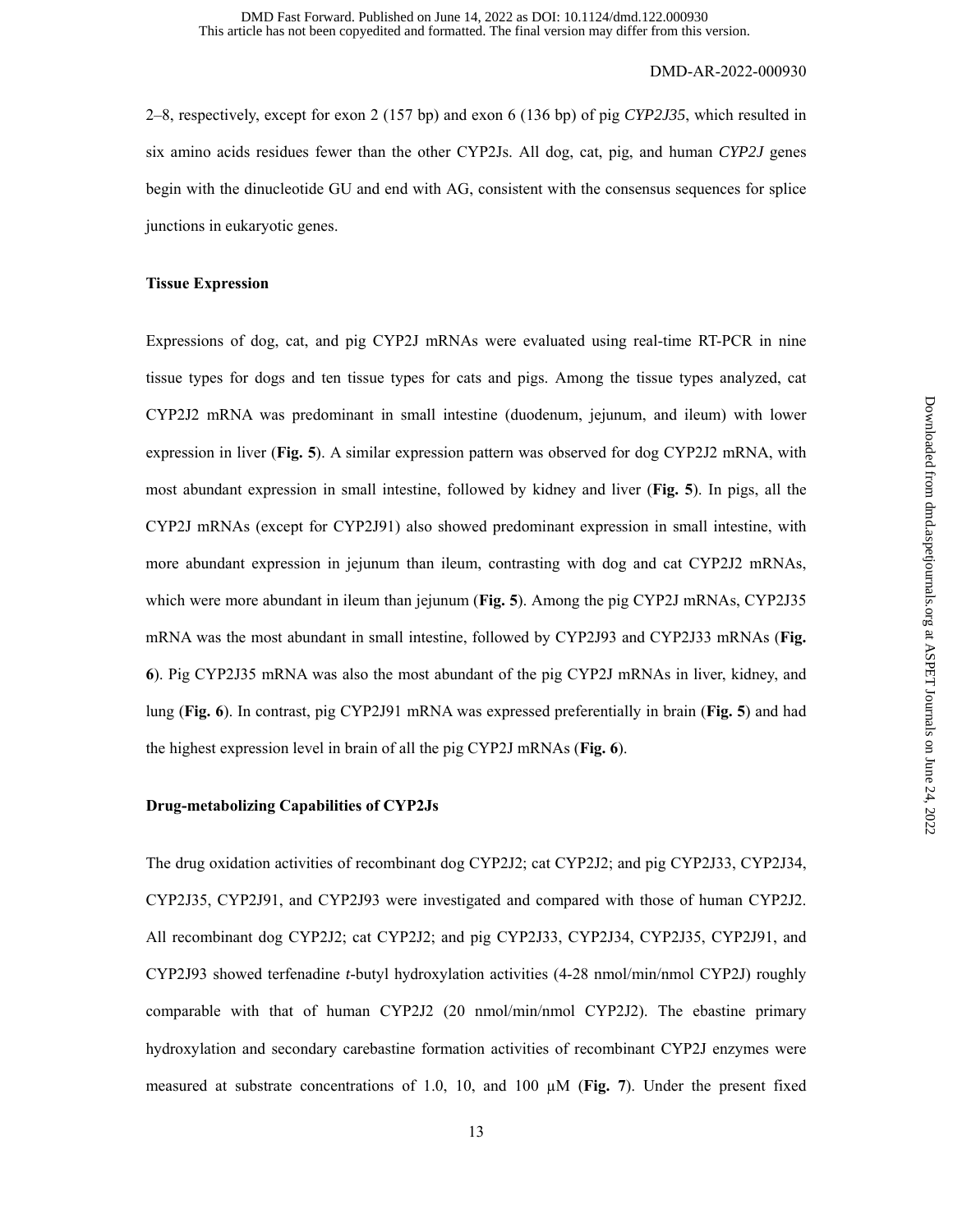conditions, human CYP2J2; dog CYP2J2; and pig CYP2J34 and CYP2J35 efficiently oxidized ebastine to the secondary carebastine at low substrate concentrations of 1.0 and 10  $\mu$ M. The rates of ebastine primary hydroxylation by pig CYP2J33 and CYP2J93 increased with the substrate concentrations, but those by cat CYP2J2 and pig CYP2J91 were apparently saturated at substrate concentrations approaching 10  $\mu$ M.

Kinetic analyses of astemizole *O*-demethylation using Michaelis–Menten or Hill equations found that for recombinant proteins, the apparent  $K<sub>m</sub>$  values were in the range of  $\sim$ 1–13  $\mu$ M, whereas the estimated intrinsic clearance ( $V_{\text{max}}/K_{\text{m}}$ ) values were in the range of  $\sim$ 0.2–1  $\mu$ M<sup>-1</sup>min<sup>-1</sup> (**Table 2** and **Fig. 8**). The plots of velocity versus substate concentration exhibited sigmoidal relationships on kinetic analysis of dog CYP2J2, cat CYP2J2, and pig CYP2J33 (**Fig. 8**), which indicated an allosteric interaction (apparent positive cooperativity) between astemizole and CYP2J enzymes; data were analyzed using the general allosteric model and the Hill equation. For human liver microsomes, the  $K_m$  value of astemizole *O*-demethylation was 4.5  $\mu$ M, similar to that for human CYP2J2 recombinant protein, suggesting that human CYP2J2 is predominantly involved in astemizole *O*-demethylation in human liver. In contrast, the Hill coefficient (n) values for human, dog, cat, and pig liver microsomes were 2.2, 1.2, 2.8, and 2.3, respectively, for astemizole O-demethylation (**Table 2**). The calculated  $S_{50}$  $(K<sub>m</sub>)$  and  $V<sub>max</sub>$  values were, respectively, 30  $\mu$ M and 0.14 nmol/min/mg for dog liver microsomes, 12 μM and 0.11 nmol/min/mg for cat liver microsomes, and 36 μM and 0.31 nmol/min/mg for pig liver microsomes, implying the possible involvement of additional P450 enzymes because of these higher *K*m values than those for recombinant CYP2J enzymes. Overall, these results suggest that dog CYP2J2; cat CYP2J2; and pig CYP2J33, CYP2J34, CYP2J35, CYP2J91, and CYP2J93 all exhibit catalytic function toward typical human CYP2J2 probe substrates terfenadine, ebastine, and astemizole.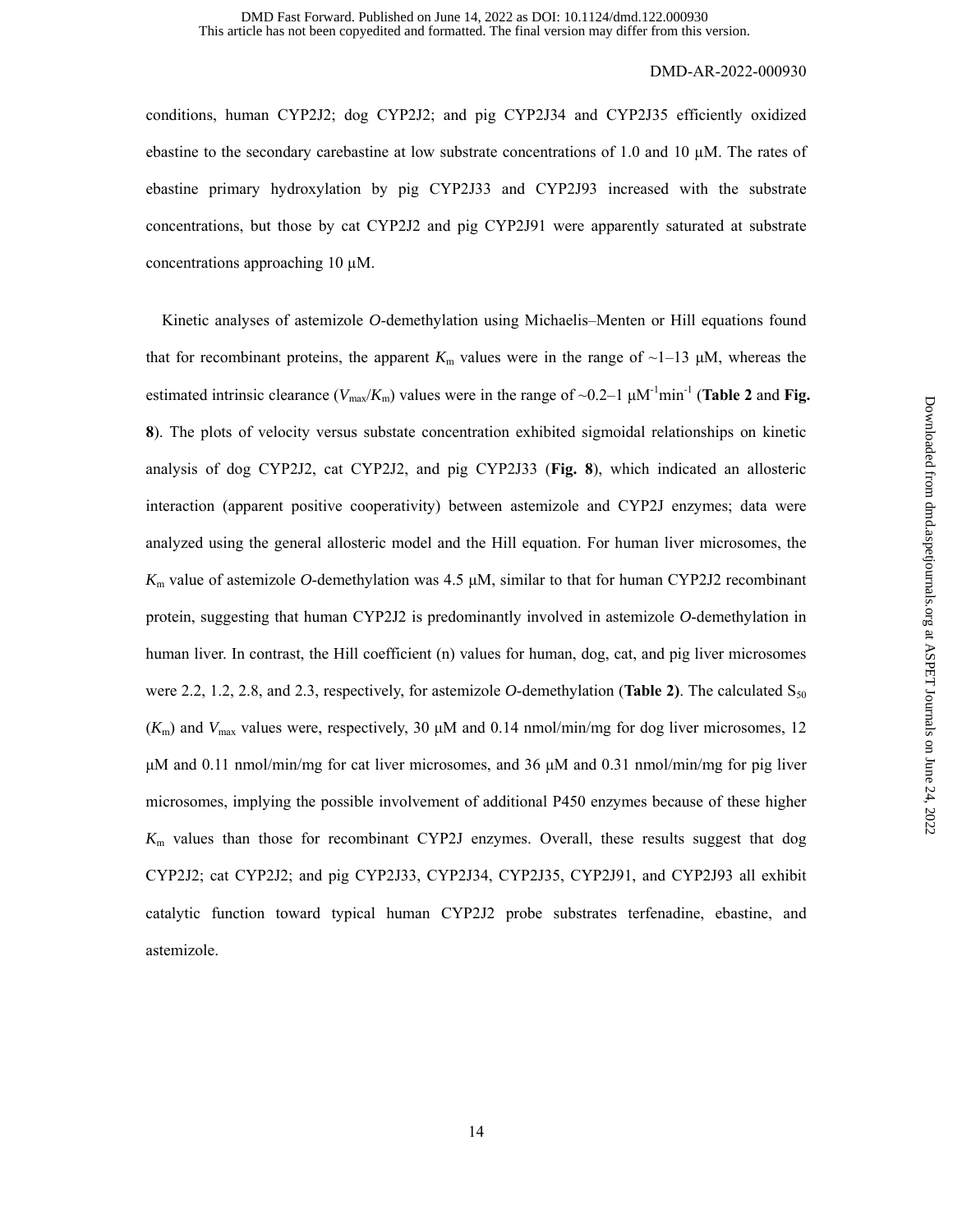### **Discussion**

Human CYP2J2 expressed in small intestine is an important drug-metabolizing enzyme in the first-pass metabolism of drugs such as ebastine and astemizole (Hashizume et al., 2002; Matsumoto et al., 2002). In the present study, we found seven novel *CYP2J* genes in the dog, cat, and pig genome (**Fig. 2**), namely, dog CYP2J2; cat CYP2J2; and pig CYP2J33, CYP2J34, CYP2J35, CYP2J91, and CYP2J93, and the corresponding CYP2J cDNAs were identified. These CYP2Js showed high amino acid sequence identities to human CYP2J2 (**Table 1**) and exhibited the primary sequence characteristics of P450s (**Fig. 1**). All the newly discovered *CYP2J* genes contained conserved exon– intron structures (**Fig. 4**) and were located in corresponding genomic regions in humans, dogs, cats, and pigs; moreover, the pig *CYP2J* genes formed a gene cluster (**Fig. 3**). Therefore, the molecular properties of CYP2Js are generally similar in dogs, cats, pigs, and humans.

Dog, cat, and pig CYP2J mRNAs (except for pCYPJ91) were preferentially expressed in small intestine, among the tissue types analyzed, but were also expressed in liver and heart at lower levels (**Fig. 5**). The relatively low levels of dog, cat, and pig CYP2J mRNAs in heart contrasted with human CYP2J mRNA, which is abundant in heart (Wu et al., 1996; Delozier et al., 2007). This discrepancy might be accounted for by the transactivation mechanism(s) of the *CYP2J* genes, which has not been fully investigated even for human *CYP2J2* gene. In humans, *CYP2J2* contains a TATA-less promoter and putative binding sites for transcription factors [specificity protein-1 (Sp-1) and activator protein-1 (AP-1)] near the 5-flanking region, which might be involved in *CYP2J2* transcription (Murray, 2016). Disrupting one of the SP-1 binding sites by SNP (*2J2\*7*) reduces transcription and enzyme activity of human CYP2J2, and has been reported to be associated with the risk of cardiovascular diseases (Xu et al., 2013; Murray, 2016). Five *CYP2J* genes were found in pigs, unlike in dogs, cats, and humans. Multiple copies of *CYP2J* genes have been found in other species, such as mice (Nelson et al., 2004). Among the pig CYP2J mRNAs, CYP2J35 mRNA, followed by CYP2J93 mRNA, was the most abundant in liver, small intestine, kidney, and lung (**Fig. 6**). It would be of great interest to investigate the transactivation mechanism(s) of dog, cat, and pig *CYP2J* genes and the genetic variants at the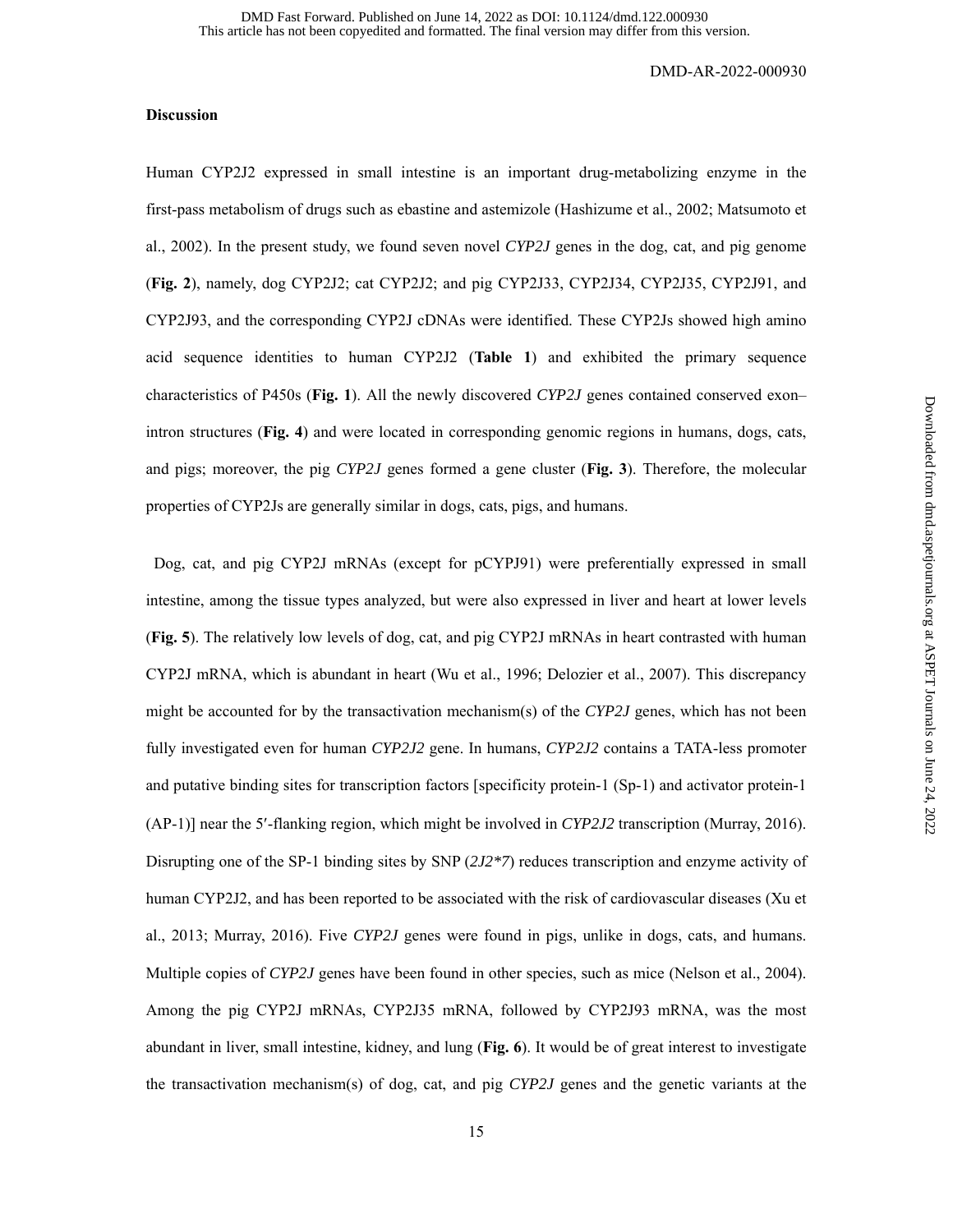upstream region.

In small intestine, dog and cat CYP2J mRNAs were expressed in jejunum and ileum at comparable levels (**Fig. 5**). Similarly, human CYP2J2 protein is expressed in the gastrointestinal tract, including both jejunum and ileum (Zeldin et al., 1997), in contrast to human CYP3A, CYP2C, and CYP2D6 proteins, which are more abundant in the proximal region than the distal region of the small intestine (Paine et al., 2006). Pig CYP2J33, CYP2J35, and CYP2J93 mRNAs were the most profusely expressed mRNAs in jejunum (**Fig. 6**) and were more abundantly expressed in jejunum than ileum (**Fig. 5**). Such abundant expression of CYP2J mRNAs in small intestine suggests roles for CYP2Js in first-pass metabolism in dogs, cats, and pigs, similar to humans. Pig CYP2J91 mRNA was preferentially expressed in brain (**Fig. 5**), where it was the most abundant pig CYP2J mRNA (**Fig. 6**). Similarly, mouse CYP2J8 and CYP2J9 are abundantly expressed in brain (Qu et al., 2001; Graves et al., 2013). Because CYP2Js are involved in the synthesis of epoxyeicosatrienoic acids, which play protective roles in inflammation and vasodilation (Solanki et al., 2018), CYP2Js in brain might play roles in neuroprotective mechanisms. In contrast, a lower expression of CYP2J mRNAs in heart possibly might suggest only the minor protective roles of CYP2Js in this tissue for dogs, cats, and pigs, although further investigation is needed.

Dog and cat CYP2J2 enzymes showed lower activities than human CYP2J2 for ebastine oxidation (**Fig. 7**). Dog CYP2J2 contains the residues A143 and C158, which are different from the T143 and R158 residues of human CYP2J2, and the substitution T143A was also found in cat CYP2J2 (**Fig. 1**). In human *CYP2J2*, the alleles *CYP2J2\*2* and *CYP2J2\*3* possess the substitutions T143A and R158C, respectively, resulting in decreased enzyme activity (King et al., 2002). The decreased activities of dog and cat CYP2J2 compared with human CYP2J2 might be accounted for by the substitutions T143A and R158C.

Pig CYP2J34 and CYP2J35 enzymes showed activities roughly comparable to those of human CYP2J2 toward all the substrates analyzed, i.e., ebastine and astemizole (**Figs. 7 and 8**). Although, pig CYP2J34 and CYP2J35 showed high ebastine oxidations rates comparable to human CYP2J2 (**Fig.**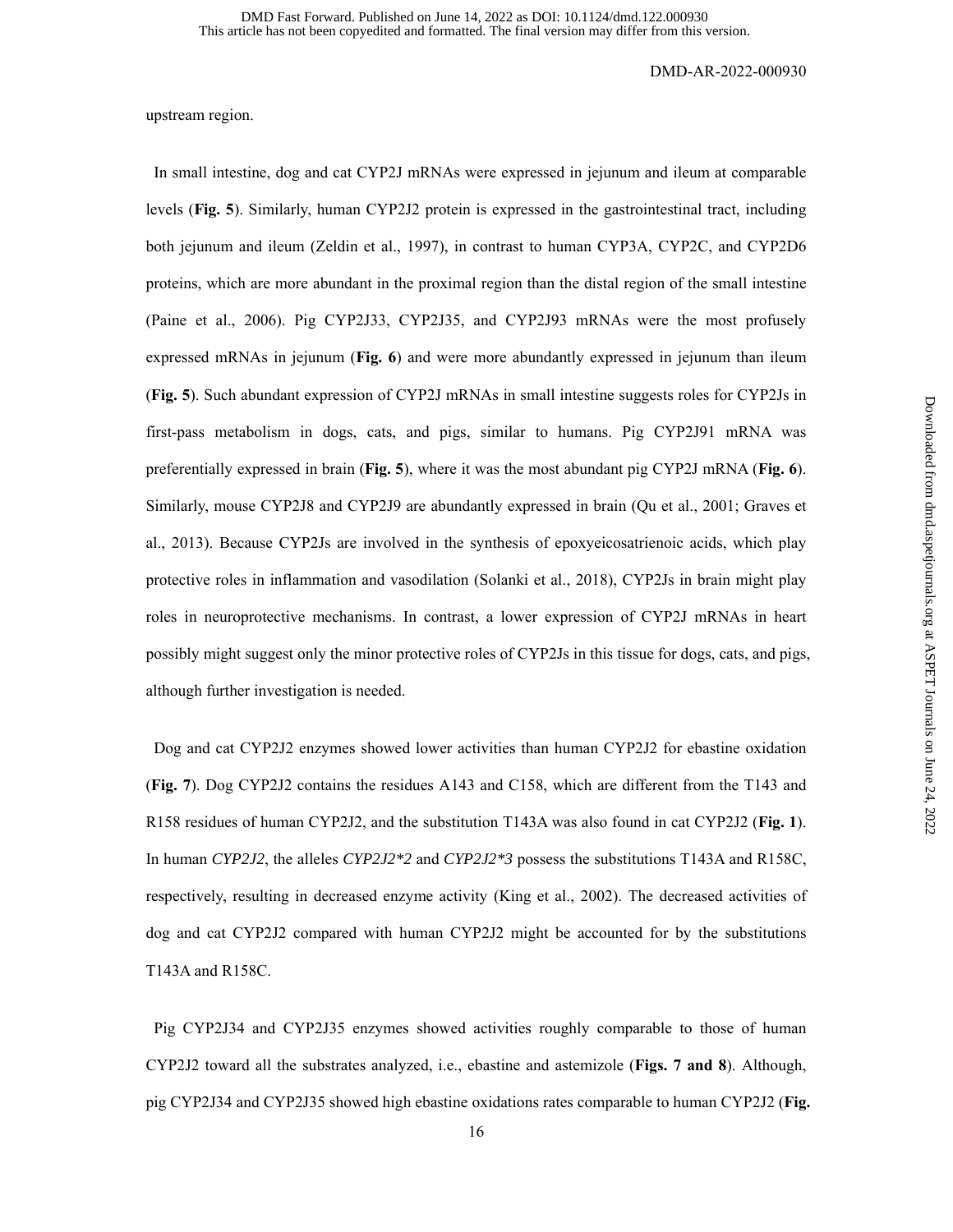**7**), pig CYP2J33 mediated astemizole *O*-demethylation even more efficiently than human CYP2J2 (**Fig. 8**). Among the pig CYP2Js, CYP2J91 showed the lowest activities toward the substrates analyzed in the present study (**Figs. 7 and 8**). Compared with human CYP2J2, pig CYP2J91 contained the substitution L378M, which is located in SRS-6 (**Fig. 1**). Molecular docking analysis predicted that residues L378 and G486 are important for recognition and positioning of the substrate in the active site of the enzyme (Xia et al., 2014).

Pig CYP2J35 contained 498 amino acid residues, four residues fewer than the other pig CYP2Js, resulting in substitutions or deletions of four residues in SRS-1 (**Fig. 1**). Of these four residues, the substitution P115L (human *CYP2J2\*10* allele) decreases metabolic activity (King et al., 2002), and the residues M116 and R117, among others, play roles in binding and orientation of the substrate in the active site of human CYP2J2, as predicted by molecular docking simulations (Li et al., 2008). The latter study indicated additional residues important for substrate binding and orientation, including F56, L83, G222, L229, I376, G486, L487, and T488, which were found to be substituted in dog, cat, and pig CYP2Js (**Fig. 1**). Some substitutions were located in substrate recognition sites (SRS-1, SRS-4, SRS-5, or SRS-6), which are important for enzyme function (Gotoh, 1992; Lafite et al., 2007; Xu and Chen, 2020); these substitutions included I127V in pig CYP2J33 and CYP2J93, F310V in pig CYP2J93, I376V and I487L in dog CYP2J2, and I487P in all the pig CYP2Js except CYP2J33 (**Fig. 1**). These amino acid substitution(s) likely influence enzyme function, resulting in catalytic activities different from those of human CYP2J2. Taken together, the results of the current study indicated potentially more substantial contributions of pig CYP2J33/34/35 than of pig CYP2J91/93 to CYP2J-dependent drug metabolism in pigs.

 In humans, *CYP2J2* exists in various forms, partly due to genetic polymorphisms (Xu et al., 2013; Murray, 2016). Similarly, in dogs, cats, and pigs, genetic variants have been identified, and some of them influence enzyme function (Puccinelli et al., 2011; Martinez et al., 2013; Lee et al., 2019); nonetheless, their relevance to enzyme function largely remains to be determined. It would be of great interest to investigate genetic variants of *CYP2J* in dogs, cats, and pigs.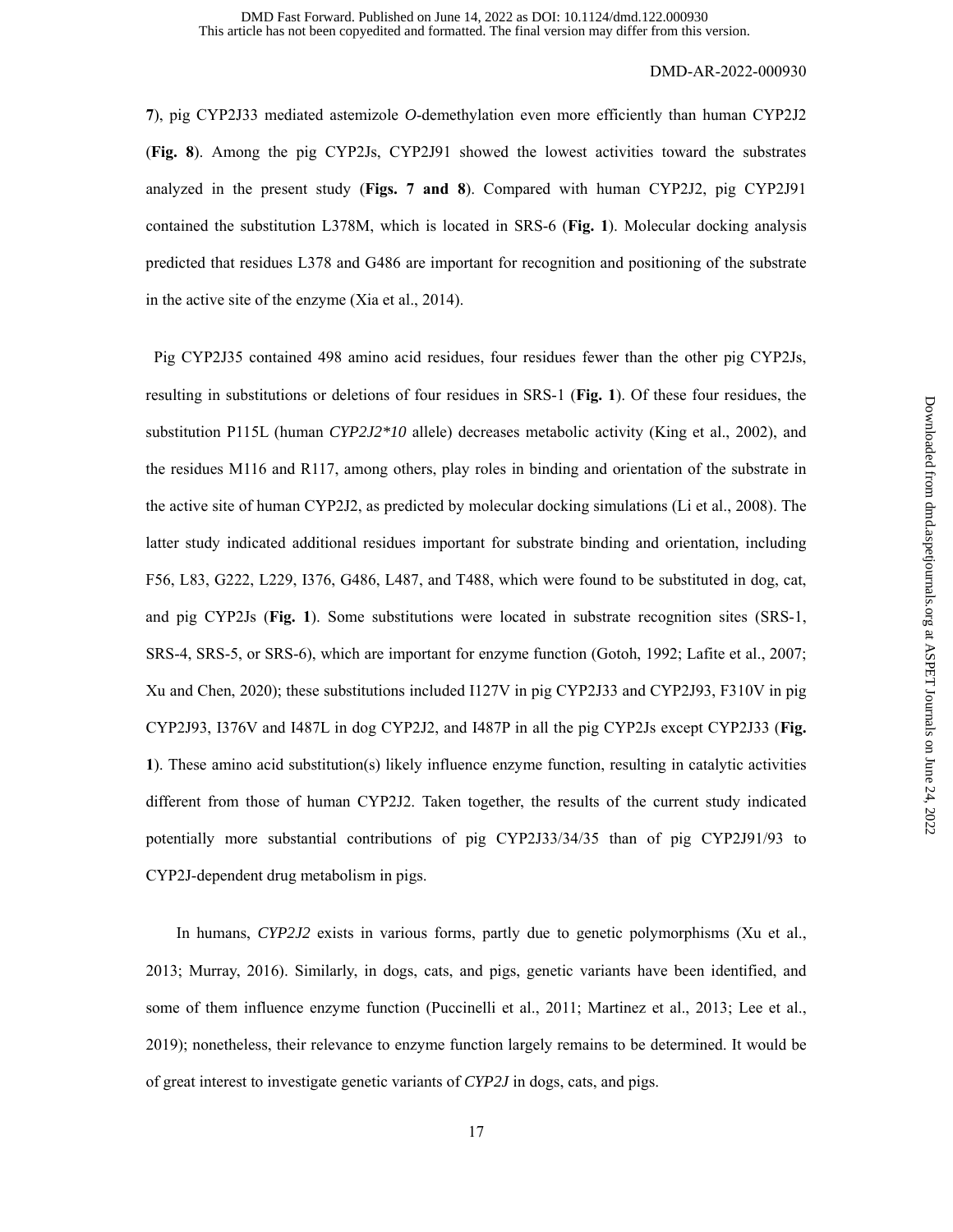In conclusion, all seven dog, cat, and pig CYP2Js identified in the present study were highly identical to human CYP2J2 and were functional enzymes able to metabolize the typical human CYP2J2 substrates ebastine, astemizole, and terfenadine. Except for pig CYP2J91 mRNA, all the newly characterized CYP2J mRNAs were expressed predominantly in small intestine, just as human CYP2J2 is. Among the pig CYP2Js investigated, CYP2J93 and CYP2J35 mRNAs were more abundant than other pig CYP2J mRNAs in small intestine, and CYP2J35 showed metabolic properties similar to those of human CYP2J2. Therefore, dog, cat, and pig CYP2Js likely play roles as drug-metabolizing enzymes in small intestine, just as human CYP2J2 does.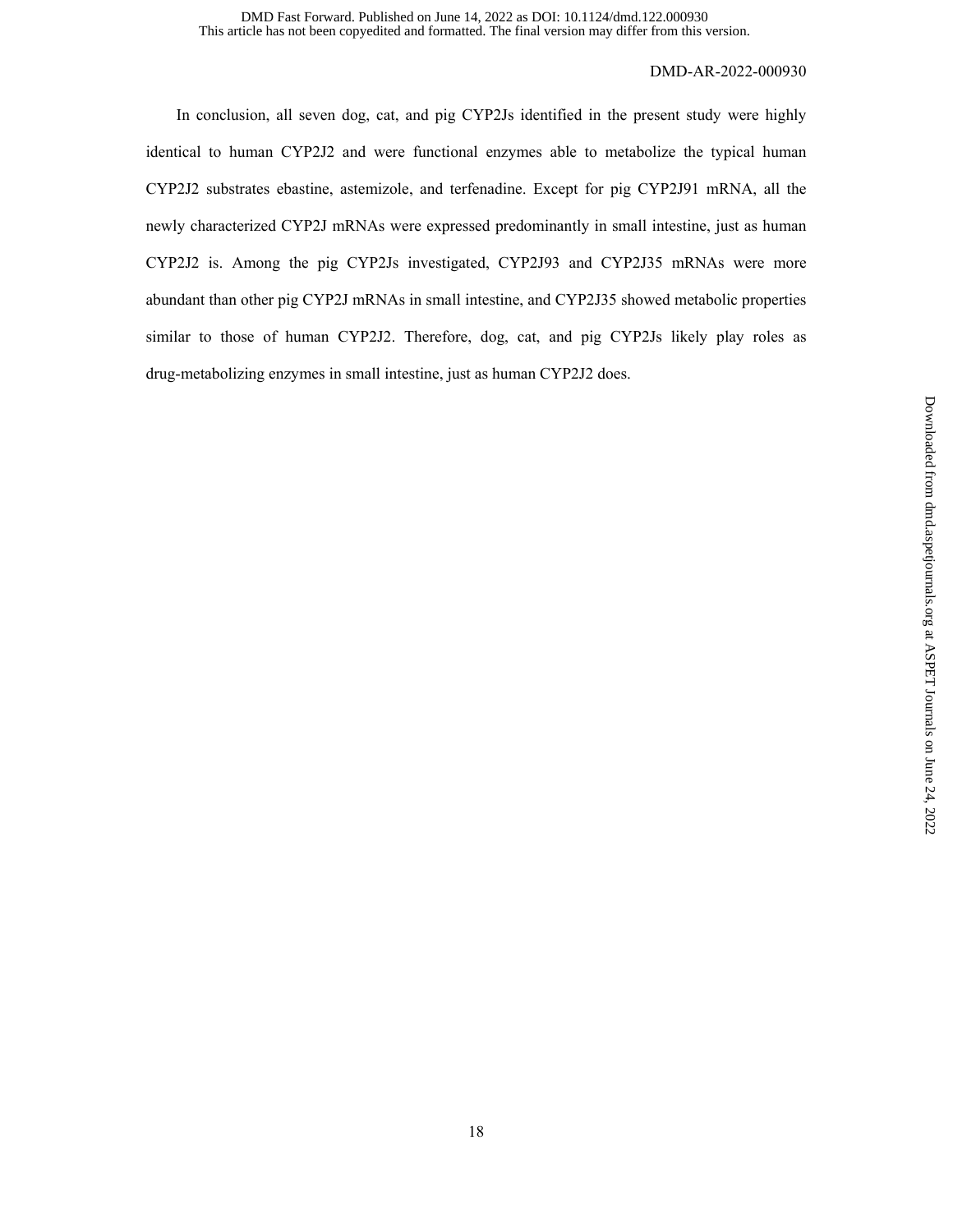## **Acknowledgments**

We thank Drs. Makiko Shimizu and Shotaro Uehara for their assistance. We are also grateful to David Smallbones for copyediting a draft of this article.

## **Abbreviations**

CYP2J, cytochromes P450 2J; P450, cytochrome P450; PCR, polymerase chain reaction; RT, reverse transcription; SRS, substrate recognition site.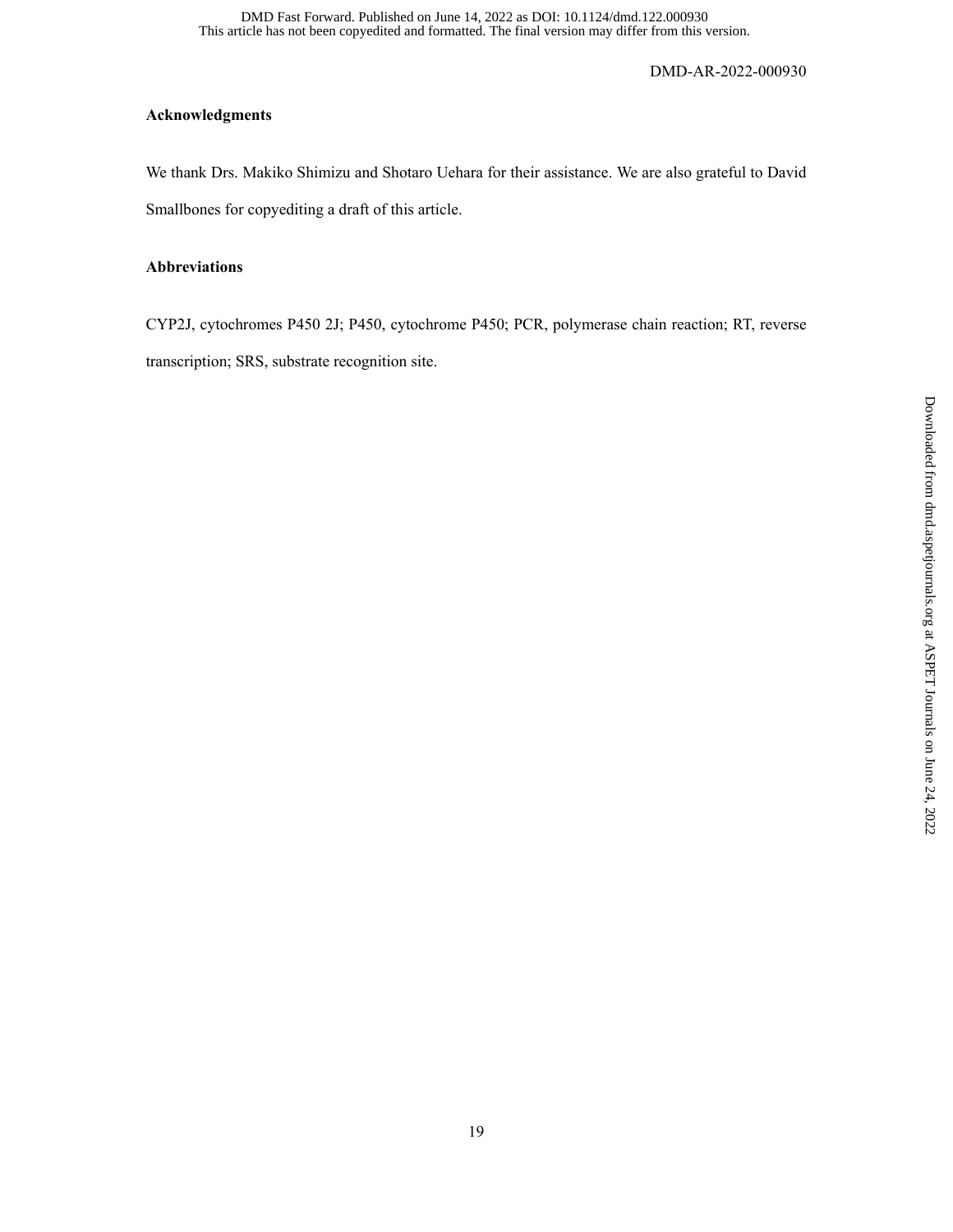## **Authorship Contributions**

*Participated in research design:* Uno, Yamazaki.

*Conducted experiments:* Uno, Murayama.

*Contributed new reagents or analytic tools:* Uno, Ijiri, Kawaguchi, Yamato, Teraoka,

Mizukawa, Nakayama, Ikenaka, and Ishizuka.

*Performed data analysis:* Uno, Asano, Shiraishi, Yamazaki.

*Wrote or contributed to the writing of the manuscript:* Uno and Yamazaki.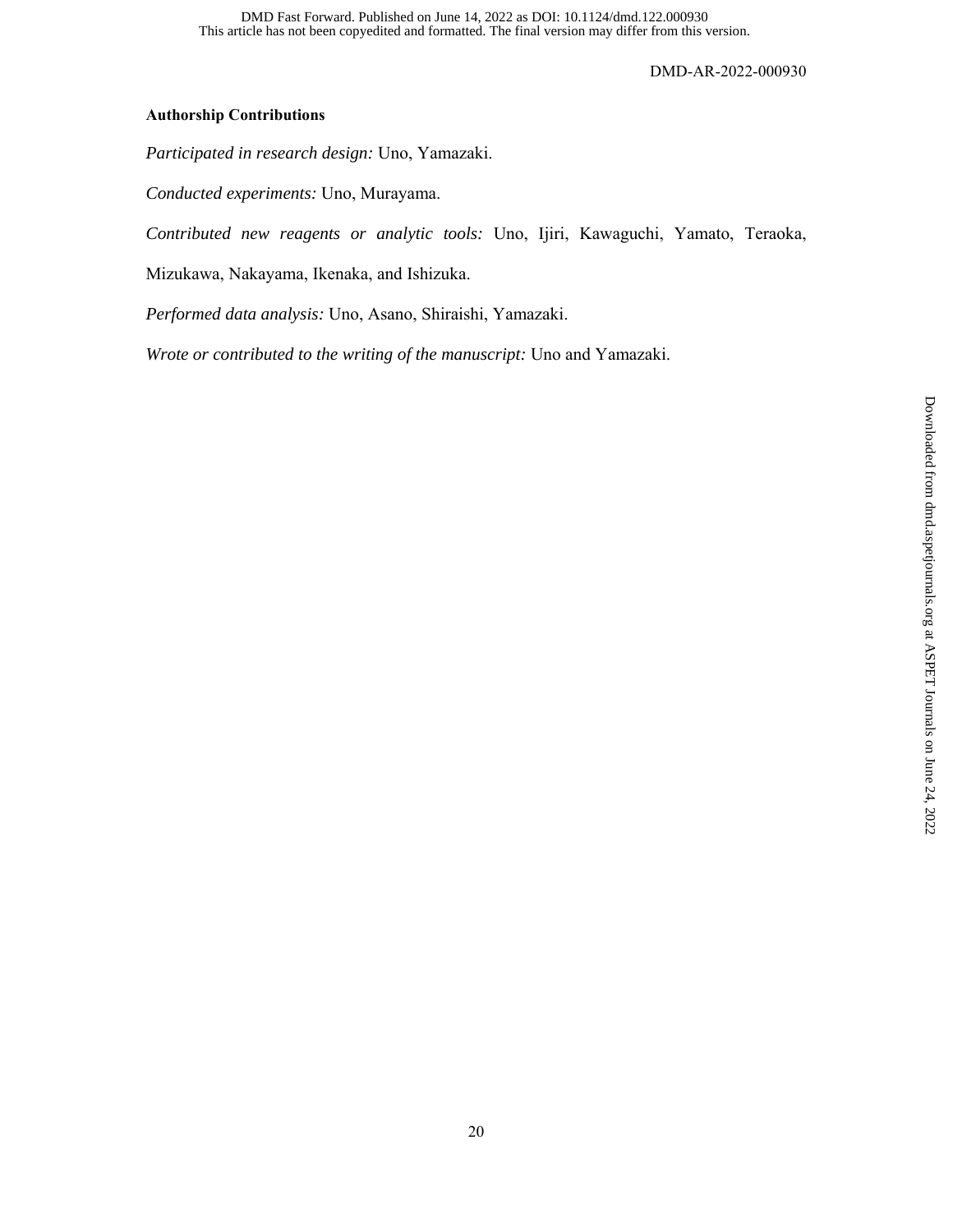## **References**

- Court MH (2013) Canine cytochrome P-450 pharmacogenetics. *Vet Clin North Am Small Anim Pract* **43:**1027-1038.
- Delozier TC, Kissling GE, Coulter SJ, Dai D, Foley JF, Bradbury JA, Murphy E, Steenbergen C, Zeldin DC, and Goldstein JA (2007) Detection of human CYP2C8, CYP2C9, and CYP2J2 in cardiovascular tissues. *Drug Metab Dispos* **35:**682-688.
- Elmorsi Y, Al Feteisi H, Al-Majdoub ZM, Barber J, Rostami-Hodjegan A, and Achour B (2020) Proteomic characterisation of drug metabolising enzymes and drug transporters in pig liver. *Xenobiotica* **50:**1208-1219.
- Gotoh O (1992) Substrate recognition sites in cytochrome P450 family 2 (CYP2) proteins inferred from comparative analyses of amino acid and coding nucleotide sequences. *J Biol Chem* **267:**83-90.
- Graves JP, Edin ML, Bradbury JA, Gruzdev A, Cheng J, Lih FB, Masinde TA, Qu W, Clayton NP, Morrison JP, Tomer KB, and Zeldin DC (2013) Characterization of four new mouse cytochrome P450 enzymes of the CYP2J subfamily. *Drug Metab Dispos* **41:**763-773.
- Hashizume T, Imaoka S, Mise M, Terauchi Y, Fujii T, Miyazaki H, Kamataki T, and Funae Y (2002) Involvement of CYP2J2 and CYP4F12 in the metabolism of ebastine in human intestinal microsomes. *J Pharmacol Exp Ther* **300:**298-304.
- Iwata H, Fujita K, Kushida H, Suzuki A, Konno Y, Nakamura K, Fujino A, and Kamataki T (1998) High catalytic activity of human cytochrome P450 co-expressed with human NADPH-cytochrome P450 reductase in Escherichia coli. *Biochem Pharmacol* **55:**1315-1325.
- King LM, Ma J, Srettabunjong S, Graves J, Bradbury JA, Li L, Spiecker M, Liao JK, Mohrenweiser H, and Zeldin DC (2002) Cloning of CYP2J2 gene and identification of functional polymorphisms. *Mol Pharmacol* **61:**840-852.
- Lafite P, Andre F, Zeldin DC, Dansette PM, and Mansuy D (2007) Unusual regioselectivity and active site topology of human cytochrome P450 2J2. *Biochemistry* **46:**10237-10247.
- Lee CA, Neul D, Clouser-Roche A, Dalvie D, Wester MR, Jiang Y, Jones III JP, Freiwald S, Zientek M, and Totah RA (2010) Identification of novel substrates for human cytochrome P450 2J2. *Drug Metab Dispos* **38:**347-356.
- Lee PM, Faus MCL, and Court MH (2019) High interindividual variability in plasma clopidogrel active metabolite concentrations in healthy cats is associated with sex and cytochrome P450 2C genetic polymorphism. *J Vet Pharmacol Ther* **42:**16-25.
- Li W, Tang Y, Liu H, Cheng J, Zhu W, and Jiang H (2008) Probing ligand binding modes of human cytochrome P450 2J2 by homology modeling, molecular dynamics simulation, and flexible molecular docking. *Proteins* **71:**938-949.
- Martinez MN, Antonovic L, Court M, Dacasto M, Fink-Gremmels J, Kukanich B, Locuson C, Mealey K, Myers MJ, and Trepanier L (2013) Challenges in exploring the cytochrome P450 system as a source of variation in canine drug pharmacokinetics. *Drug Metab Rev* **45:**218-230.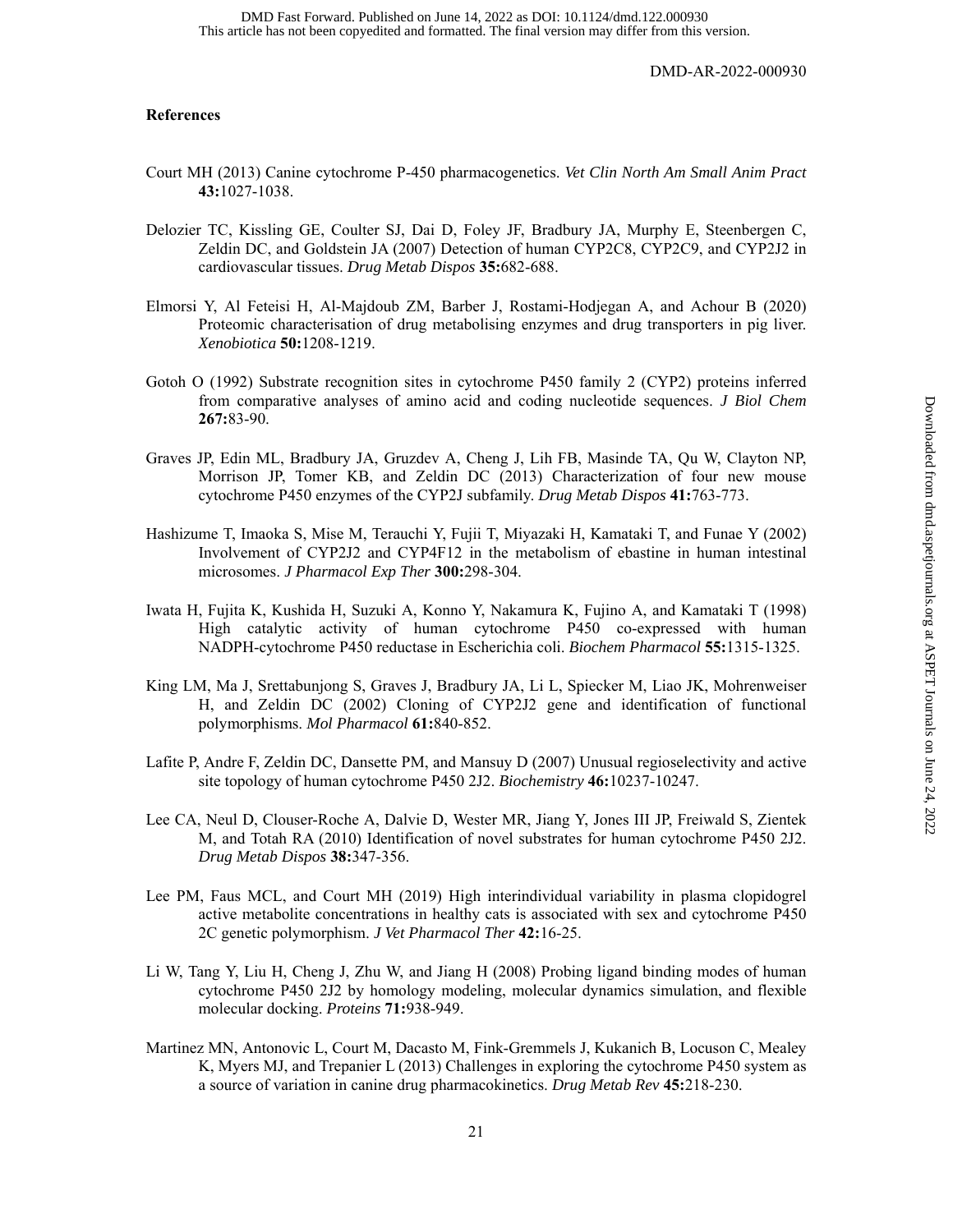- Matsumoto S, Hirama T, Matsubara T, Nagata K, and Yamazoe Y (2002) Involvement of CYP2J2 on the intestinal first-pass metabolism of antihistamine drug, astemizole. *Drug Metab Dispos* **30:**1240-1245.
- Murray M (2016) CYP2J2 regulation, function and polymorphism. *Drug Metab Rev* **48:**351-368.
- Nelson DR (2009) The cytochrome p450 homepage. *Hum Genomics* **4:**59-65.
- Nelson DR, Zeldin DC, Hoffman SM, Maltais LJ, Wain HM, and Nebert DW (2004) Comparison of cytochrome P450 (CYP) genes from the mouse and human genomes, including nomenclature recommendations for genes, pseudogenes and alternative-splice variants. *Pharmacogenetics* **14:**1-18.
- Omura T and Sato R (1964) The carbon monoxide-binding pigment of liver microsomes. I. Evidence for its hemoprotein nature. *J Biol Chem* **239:**2370-2378.
- Ono Y, Sugiyama S, Matsushita M, Kitazawa T, Amano T, Uno Y, Ikushiro S, and Teraoka H (2019) Limited expression of functional cytochrome p450 2c subtypes in the liver and small intestine of domestic cats. *Xenobiotica* **49:**627-635.
- Paine MF, Hart HL, Ludington SS, Haining RL, Rettie AE, and Zeldin DC (2006) The human intestinal cytochrome P450 "pie". *Drug Metab Dispos* **34:**880-886.
- Phillips AH and Langdon RG (1962) Hepatic triphosphopyridine nucleotide-cytochrome c reductase: isolation, characterization, and kinetic studies. *J Biol Chem* **237:**2652-2660.
- Puccinelli E, Gervasi PG, and Longo V (2011) Xenobiotic metabolizing cytochrome P450 in pig, a promising animal model. *Curr Drug Metab* **12:**507-525.
- Qu W, Bradbury JA, Tsao CC, Maronpot R, Harry GJ, Parker CE, Davis LS, Breyer MD, Waalkes MP, Falck JR, Chen J, Rosenberg RL, and Zeldin DC (2001) Cytochrome P450 CYP2J9, a new mouse arachidonic acid omega-1 hydroxylase predominantly expressed in brain. *J Biol Chem* **276:**25467-25479.
- Solanki M, Pointon A, Jones B, and Herbert K (2018) Cytochrome P450 2J2: potential role in drug metabolism and cardiotoxicity. *Drug Metab Dispos* **46:**1053-1065.
- Uehara S, Murayama N, Nakanishi Y, Nakamura C, Hashizume T, Zeldin DC, Yamazaki H, and Uno Y (2014) Immunochemical detection of cytochrome P450 enzymes in small intestine microsomes of male and female untreated juvenile cynomolgus monkeys. *Xenobiotica* **44:**769-774.
- Uehara S, Murayama N, Nakanishi Y, Nakamura C, Hashizume T, Zeldin DC, Yamazaki H, and Uno Y (2015) Immunochemical quantification of cynomolgus CYP2J2, CYP4A and CYP4F enzymes in liver and small intestine. *Xenobiotica* **45:**124-130.
- Uehara S, Uno Y, Inoue T, Okamoto E, Sasaki E, and Yamazaki H (2016) Marmoset cytochrome P450 2J2 mainly expressed in small intestines and livers effectively metabolizes human P450 2J2 probe substrates, astemizole and terfenadine. *Xenobiotica* **46:**977-985.
- Uehara S, Yuki Y, Uno Y, Inoue T, Sasaki E, and Yamazaki H (2018) Terfenadine t-butyl hydroxylation catalyzed by human and marmoset cytochrome P450 3A and 4F enzymes in livers and small intestines. *Xenobiotica* **48:**342-347.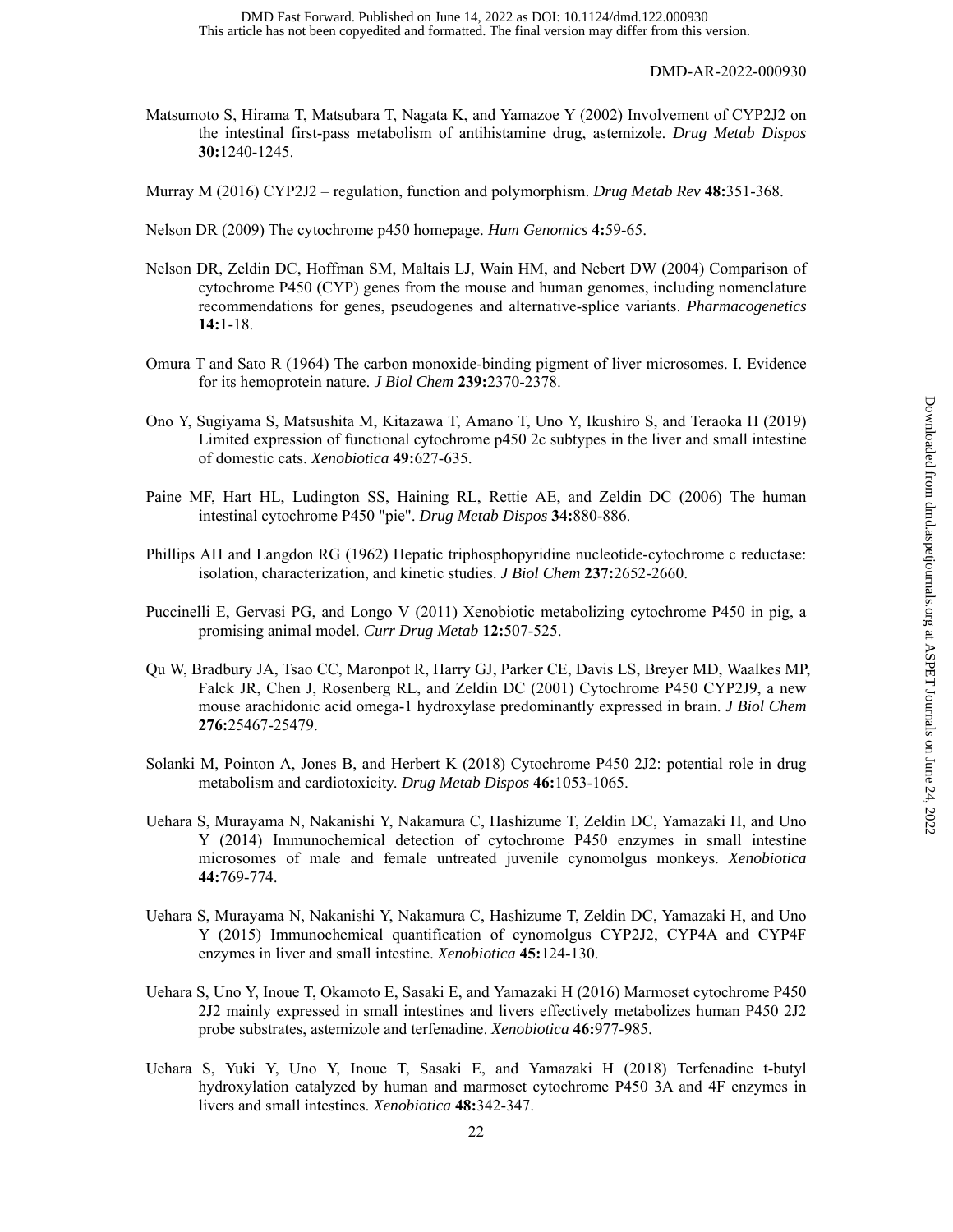- Uno Y, Fujino H, Kito G, Kamataki T, and Nagata R (2006) CYP2C76, a novel cytochrome P450 in cynomolgus monkey, is a major CYP2C in liver, metabolizing tolbutamide and testosterone. *Mol Pharmacol* **70:**477-486.
- Wu S, Moomaw CR, Tomer KB, Falck JR, and Zeldin DC (1996) Molecular cloning and expression of CYP2J2, a human cytochrome P450 arachidonic acid epoxygenase highly expressed in heart. *J Biol Chem* **271:**3460-3468.
- Xia XL, Fa BT, Cong S, Wang JF, and Chou KC (2014) Research/review: Insights into the mutation-induced dysfunction of arachidonic acid metabolism from modeling of human CYP2J2. *Curr Drug Metab* **15:**502-513.
- Xu L and Chen LY (2020) Molecular determinant of substrate binding and specificity of cytochrome P450 2J2. *Sci Rep* **10:**22267.
- Xu M, Ju W, Hao H, Wang G, and Li P (2013) Cytochrome P450 2J2: distribution, function, regulation, genetic polymorphisms and clinical significance. *Drug Metab Rev* **45:**311-352.
- Zeldin DC, Foley J, Goldsworthy SM, Cook ME, Boyle JE, Ma J, Moomaw CR, Tomer KB, Steenbergen C, and Wu S (1997) CYP2J subfamily cytochrome P450s in the gastrointestinal tract: expression, localization, and potential functional significance. *Mol Pharmacol* **51:**931-943.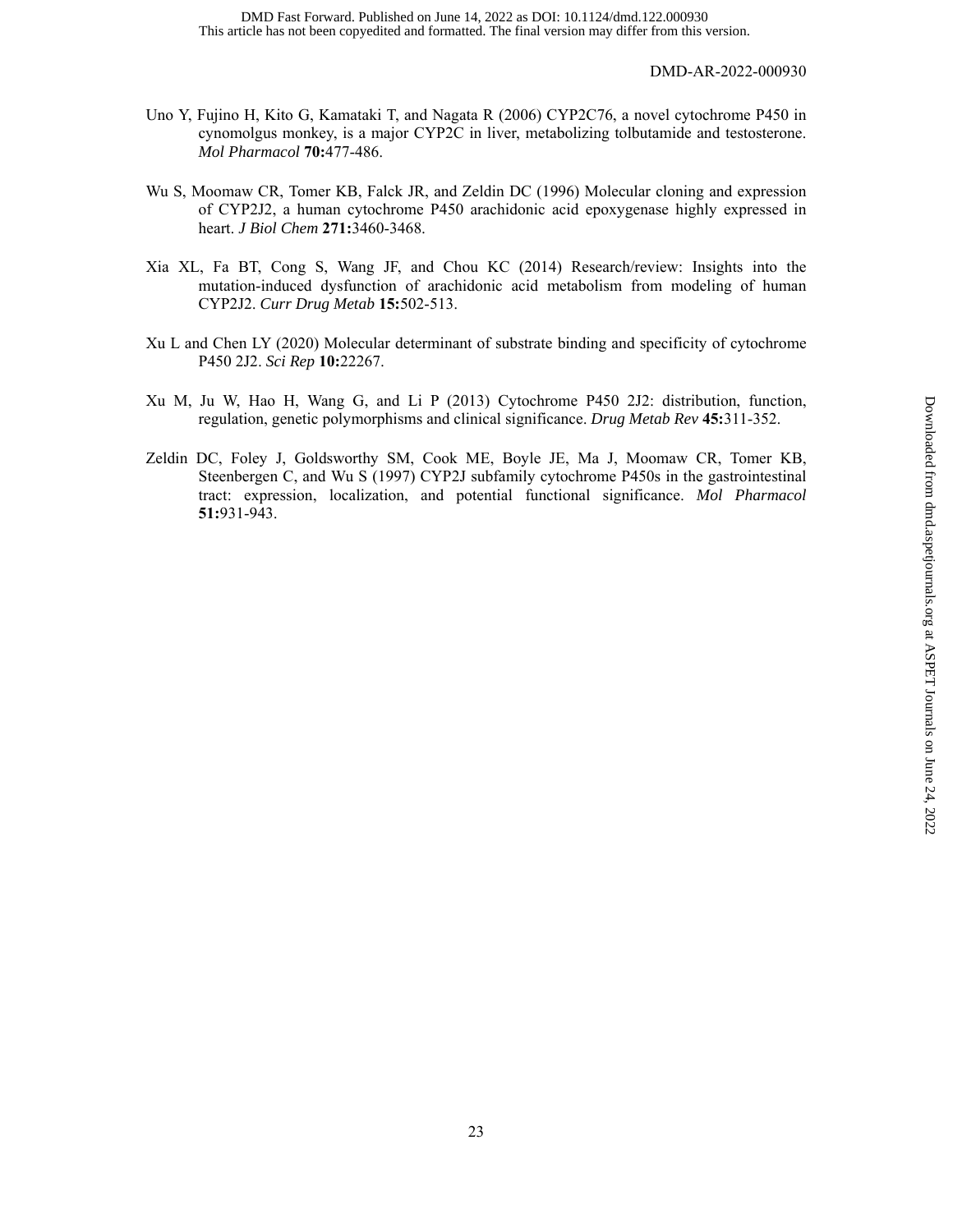## **Footnotes**

# **Funding**

This work was supported partly by the Japan Society for the Promotion of Science Grant-in-Aid for

Scientific Research 20K06434.

## **Declaration of Interest**

The authors have no competing interests to declare.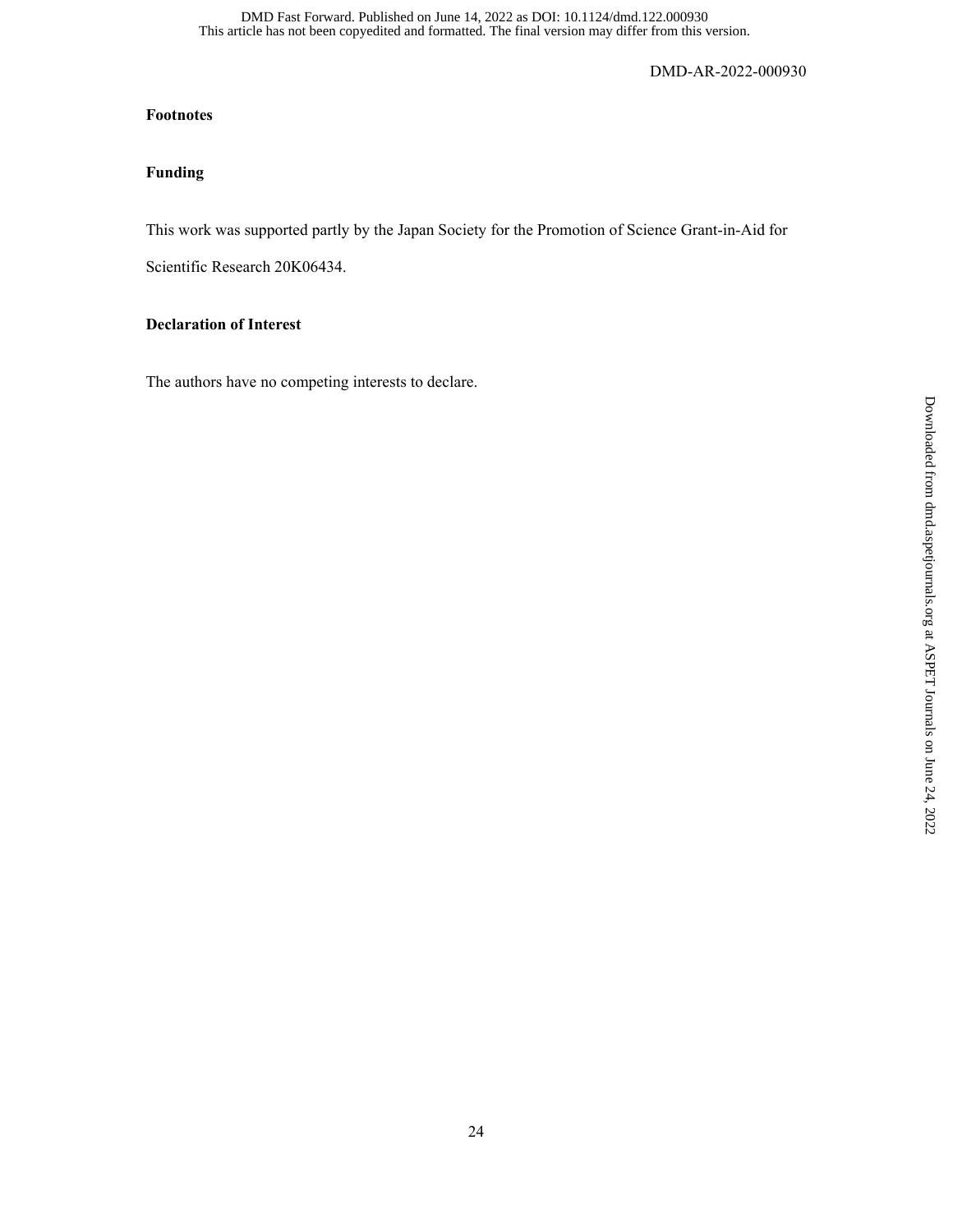## **Figure Legends**

**Fig. 1.** Amino acid sequences deduced from dog, cat, and pig CYP2J cDNAs. Amino acid sequences of dog (d), cat (f), pig (p), and human (h) CYP2Js were aligned using ClustalW program. The broken line above the sequences indicates the putative heme-binding region characteristic of P450 protein, and the solid lines show the six putative substrate recognition sites (SRSs). Asterisks and dots under the sequences indicate identical amino acids and conservatively changed amino acids, respectively.

**Fig. 2.** Phylogenetic tree of CYP2J amino acid sequences created using the neighbor-joining method for CYP2J amino acid sequences from humans (h), cynomolgus macaques (mf), marmosets (cj), dogs (d), cats (f), pigs (p), rats (r), and mice (m). The scale bar indicates 0.1 amino acid substitutions per site for distance measurement. Chicken (ck) CYP2J23 was used as the outgroup.

**Fig. 3.** Genomic structure of *CYP2J* genes. The dog, cat, pig, and human genomes were analyzed using BLAT and Sequence Viewer. The pig *CYP2J* genes formed a gene cluster in the genome, unlike cat, dog, or human *CYP2J2*. The locations in the genome and directions of these *CYP2J* genes were similar among dogs, cats, pigs, and humans. Black and gray arrows, respectively, indicate functional and pseudogenized *CYP2J* genes, while white arrows show non-*CYP2J* genes. The sizes of the genes and the distances between them are not proportional to actual measurements.

**Fig. 4.** Gene structures of *CYP2J* genes. The coding region of each CYP2J cDNA sequence was aligned with the genome using BLAT to determine the gene structures for dog  $(d)$ , cat  $(f)$ , pig  $(p)$ , and human (h) *CYP2J* genes.

**Fig. 5.** Tissue expression patterns of CYP2J mRNAs. The expression levels of dog, cat, and pig CYP2J mRNAs were measured using real-time RT-PCR in adrenal gland, brain, duodenum, heart, ileum, jejunum, liver, lung, kidney, ovary, spleen, and testis/uterus. Expression levels of each CYP2J mRNA were normalized using the expression level of 18S rRNA and represent the average  $\pm$  S.D. from three independent amplifications. The most abundant expression level was arbitrarily set to 1, and all other expression levels were adjusted accordingly.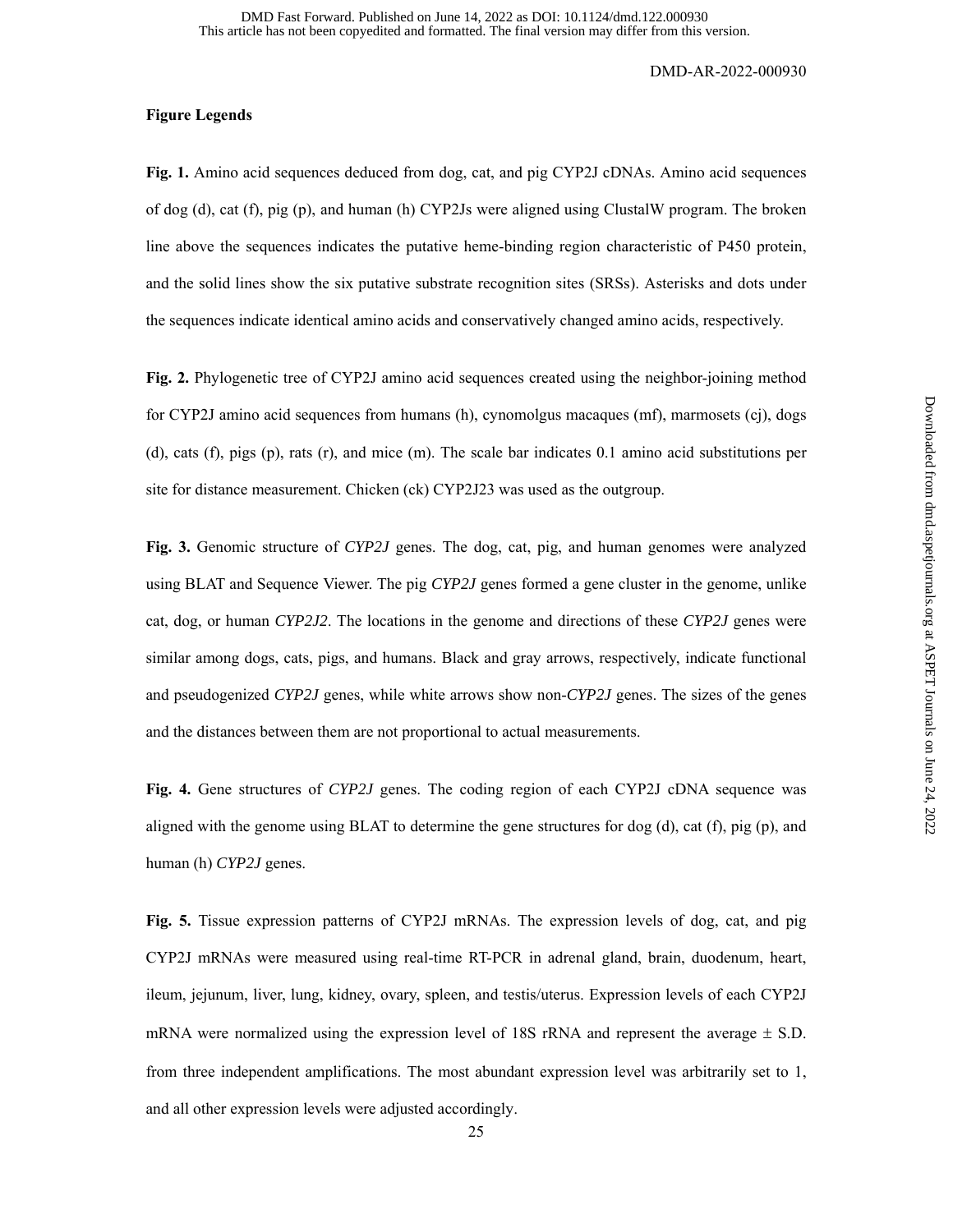**Fig. 6.** Expression levels of pig CYP2J mRNAs in brain, jejunum, kidney, liver, lung, and heart. Averaged quantitative values of expression levels were compared among pig CYP2J mRNAs in brain, jejunum, kidney, liver, lung, and heart. Pig CYP2J35 mRNA was most abundantly expressed in liver, kidney, jejunum, and lung, although pig CYP2J93 mRNA was also abundantly expressed in jejunum. The most abundant expression was arbitrarily set to 1, to which all other values were adjusted.

**Fig. 7.** Ebastine oxidation by recombinant P450 2J proteins. Ebastine primary hydroxylation (white) and secondary carebastine formation (gray) by recombinant human (A), dog (B), cat (C), and pig CYP2J proteins (D–H) at substrate concentrations of 1, 10, and 100  $\mu$ M were determined at 37°C for 10 min.

**Fig. 8.** Astemizole *O*-demethylation by recombinant CYP2J proteins (A–D) and liver microsomes (E– H) from humans, dogs, cats, and pigs. The kinetic parameters under the present conditions are shown in **Table 2**.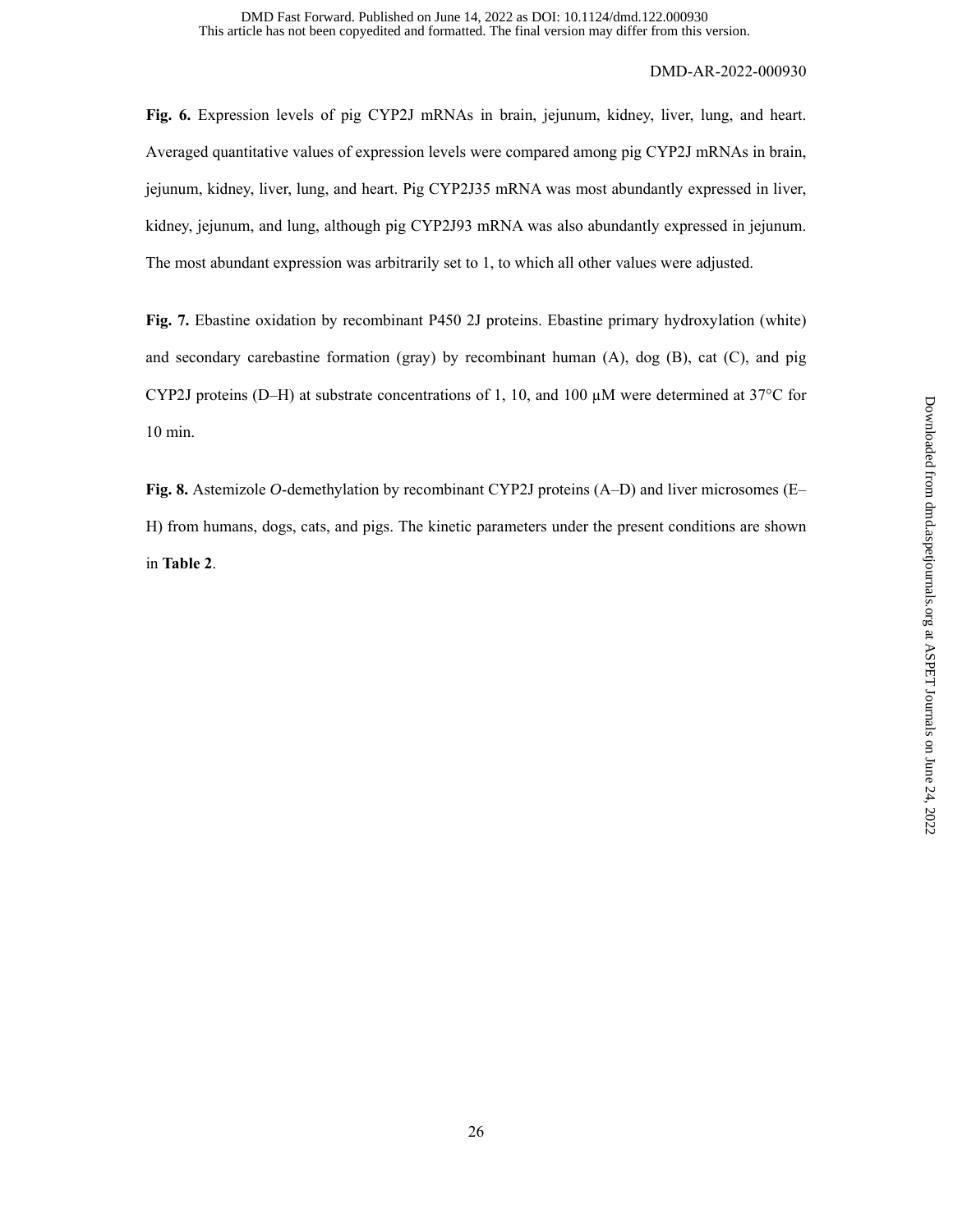## **Table 1**

| P450        | $cDNA$ (%) | Amino acids $(\% )$ |
|-------------|------------|---------------------|
| Dog CYP2J2  | 85         | 79                  |
| Cat CYP2J2  | 85         | 80                  |
| Pig CYP2J33 | 84         | 77                  |
| Pig CYP2J34 | 83         | 78                  |
| Pig CYP2J35 | 83         | 77                  |
| Pig CYP2J91 | 84         | 80                  |
| Pig CYP2J93 | 83         | 78                  |
|             |            |                     |

Sequence identities of dog, cat, and pig CYP2Js compared with human CYP2J2

Dog, cat, and pig CYP2J amino acid and cDNA sequences (coding region) were compared using BLAST.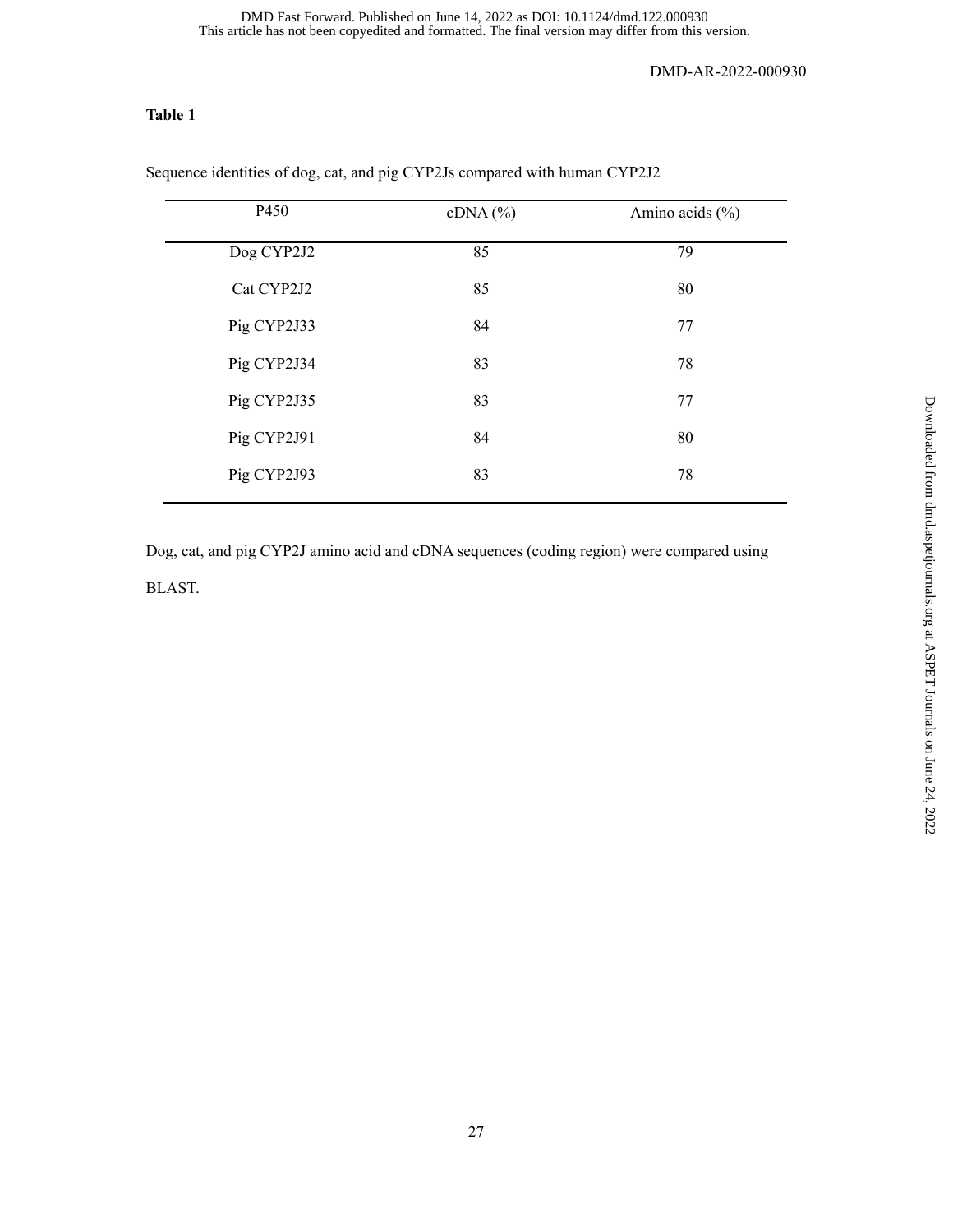# **Table 2**

Kinetic parameters of astemizole *O*-demethylation by recombinant CYP2J enzymes and liver

microsomes

|                  | $K_{\rm m}$ or $S_{50}$ | Hill          |                                       |                                       |  |
|------------------|-------------------------|---------------|---------------------------------------|---------------------------------------|--|
| Enzyme source    |                         | coefficient   | $V_{\rm max}$                         | $V_{\text{max}}/K_{\text{m}}(S_{50})$ |  |
| Recombinant P450 | $(\mu M)$               |               | $\overline{\text{(min}^{\text{-}1}})$ | (mL/min/nmol)                         |  |
| Human CYP2J2     | $6.5 \pm 0.7$           |               | $3.3 \pm 0.1$                         | 0.51                                  |  |
| Dog CYP2J2       | $5.7 \pm 1.0$           | $2.5 \pm 0.9$ | $5.8 \pm 0.3$                         | 1.0                                   |  |
| Cat CYP2J2       | $3.3 \pm 0.5$           | $2.8 \pm 1.1$ | $2.6 \pm 0.2$                         | 0.79                                  |  |
| Pig CYP2J33      | $13 \pm 1$              | $1.7 \pm 0.1$ | $8.5 \pm 0.3$                         | 0.65                                  |  |
| Pig CYP2J34      | $5.3 \pm 2.1$           |               | $1.6 \pm 0.2$                         | 0.30                                  |  |
| Pig CYP2J35      | $8.8 \pm 2.2$           |               | $3.0 \pm 0.2$                         | 0.34                                  |  |
| Pig CYP2J91      | $0.82 \pm 0.12$         |               | $0.49 \pm 0.01$                       | 0.60                                  |  |
| Pig CYP2J93      | $2.0 \pm 0.5$           |               | $0.33 \pm 0.01$                       | 0.17                                  |  |
| Liver microsomes |                         |               | (mmol/min/mg)                         | $(\mu L/min/mg)$                      |  |
| Human            | $4.5 \pm 0.4$           | $2.2 \pm 0.3$ | $0.15 \pm 0.01$                       | 33                                    |  |
| Dog              | $30 \pm 9$              | $1.2 \pm 0.2$ | $0.14 \pm 0.02$                       | 4.7                                   |  |
| Cat              | $12 \pm 1$              | $2.8 \pm 0.6$ | $0.11 \pm 0.01$                       | 9.2                                   |  |
| Pig              | $36 \pm 7$              | $2.3 \pm 0.7$ | $0.31 \pm 0.05$                       | 8.6                                   |  |
|                  |                         |               |                                       |                                       |  |

Kinetic parameters were calculated by nonlinear regression analysis (mean  $\pm$  standard error, n = 12

substrate concentrations in the range  $1.0-100 \mu M$ )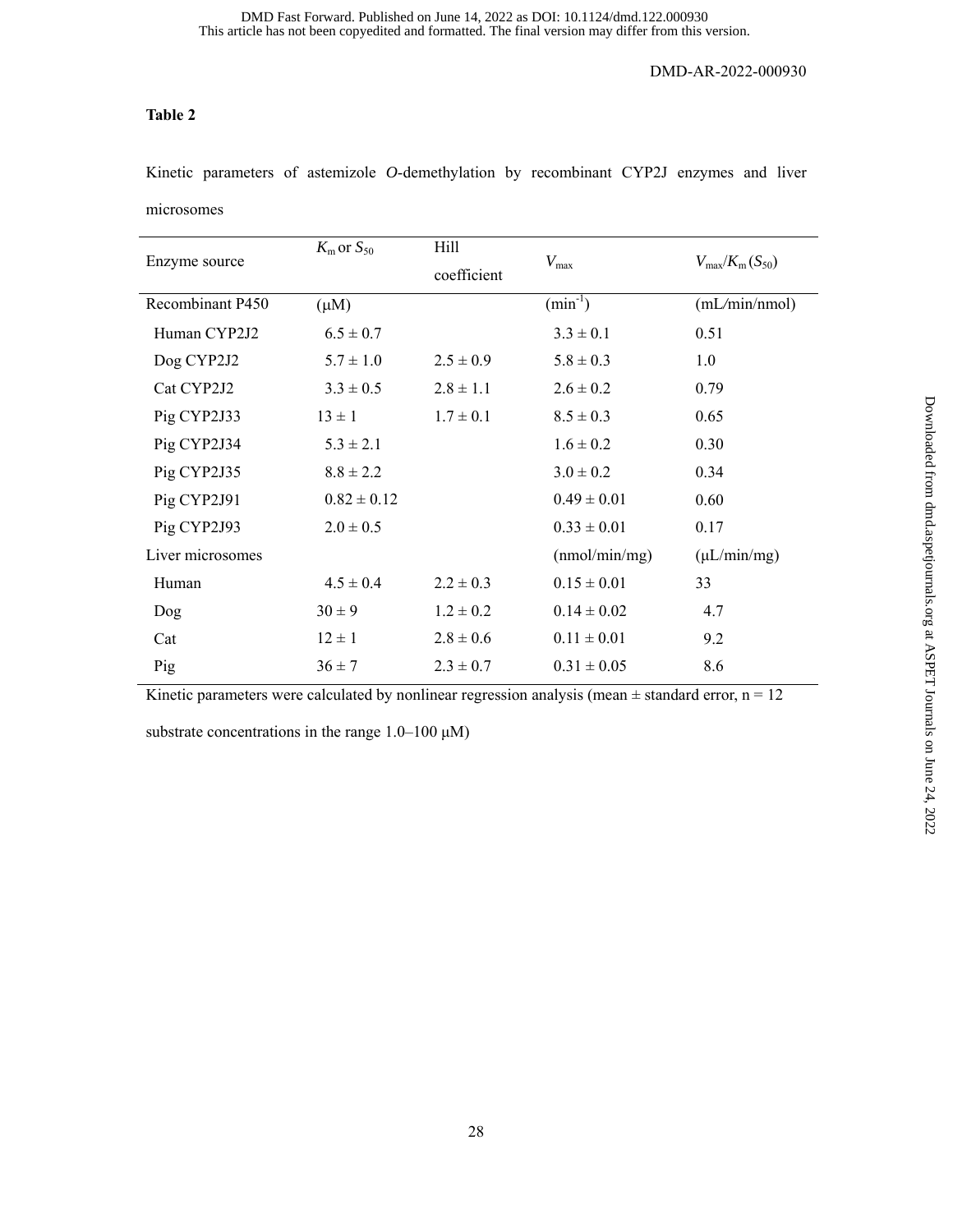| hCYP2J2          |                 |       |       |       | 1: MLAAMGSLAA ALWAVVHPRT LLLGTVAFLL AADFLKRRRP KNYPPGPWRL PFLGNFFLVD FEQSHLEVQL FVKKYGNLFS LELGDISAVL ITGLPLIKEA 100            |       |       |     |
|------------------|-----------------|-------|-------|-------|---------------------------------------------------------------------------------------------------------------------------------|-------|-------|-----|
| dCYP2J2          |                 |       |       |       | 1: MLAAVGSLAA TLWAVLHLRT LLLGAVAFLF FADFLKRRRP KNYPPGPVPL PFVGNFFHLD FEOSHLKLOR FVKKYGNVFS VOMGDMPLVV VTGLPLIKEV 100            |       |       |     |
| fCYP2J2          |                 |       |       |       | 1: MLAAVGSLAA AVWAVLHLRT VLLGAVAFLF FADFLKRRRP KNYPPGPVPL PFVGNFFHLD FERSHLQLQR LVEKYGNIFS LQLGDMSLVL ITGLPLIKEV 100            |       |       |     |
| pCYP2J33         |                 |       |       |       | 1: MTOALGSLAE ALWTALHPST LLLGAVTFLF FADFLKKRRP KNYPPGPLRL PFVGNLFHLD FEKAHLSLOR FVKKYGNIFS LDLCALSAVV VTGLPLIKEV 100            |       |       |     |
| pCYP2J34         |                 |       |       |       | 1: MTPALGFLAE ALWTALRPST LLLGAVAFLF FADFLKRRSP KNYPPGPPRL PFLGNFFHLD VEKGHLALOR FVKKYGNIIS LDSSVFSSVV ITGLPLIKEA 100            |       |       |     |
| pCYP2J35         |                 |       |       |       | 1: MLGAVGFLAE VFGTALGPSA LLLSAVAFLF VADILKRWRP KNYPPGPLRL PFVGNFLHLD FEQWHLSLQR FVKKYGNVLS LDLGAFSSVV ITGLPLIKEA 100            |       |       |     |
| pCYP2J91         |                 |       |       |       | 1: MLAPMGSLAE VLCTALHPLT FLLSAVAVLI FADFLKRRRP KNYPPGPLSL PFVGNFFHLD FEKGHLSLOR FVKKYGNLFS LDFGDLPSVV VTGLPLIKEV 100            |       |       |     |
| pCYP2J93         |                 |       |       |       | 1: MPLALGSLAE ALWTALRPST ILLGAVAFLF FADFLKKRRP KNYPPGPPRL PFIGNLFHLD LDKGHLSLQR FVKKYGNVFS LDFGALSSVV ITGLPFIKEA 100            |       |       |     |
|                  |                 |       |       |       |                                                                                                                                 |       |       |     |
|                  |                 |       | SRS-1 |       |                                                                                                                                 |       |       |     |
|                  |                 |       |       |       | hCYP2J2 101: LIHMDQNFGN RPVTPMREHI FKKNGLIMSS GQAWKEQRRF TLTALRNFGL GKKSLEERIQ EEAQHLTEAI KEENGQPFDP HFKINNAVSN IICSITFGER 200  |       |       |     |
|                  |                 |       |       |       | dCYP2J2 101: LVDONOVFVN RPITPIRERV FKNSGLIMSS GOIWKEORRF TLATLKNFGL GRKSIEERIO EEAHHLIOAI EEENGOPFNP HFKINNAVSN IICSITFGKR 200  |       |       |     |
|                  |                 |       |       |       | fCYP2J2 101: LVDQNQNFVN RPTTPIRGRI FKNNGLIMSN GQTWKEQRRF TLATLKNFGL GKKSLEECIQ EEARNLIQAI KEENGQPFNP HFKMNNAVSN VICSITFGKR 200  |       |       |     |
|                  |                 |       |       |       | pCYP2J33 101: LVHONOKFAN RPILPIODRV FKNKGVVTSS GOVWKEORRF TLTTLRNFGL GKKSLEERIO EEAOYLTOAI GEENGOPFNP OFKISNAVSN IICSITFGKR 200 |       |       |     |
|                  |                 |       |       |       | pCYP2J34 101: FVHODOHFAN RPMIPIOERV FKKNGLIMSN GOVWKEORRF ALTTLRNFGL GKKSLEERIO EEAOYLIOAI GEENGOPFNP HFKINNAVSN IICSITFGKR 200 |       |       |     |
|                  |                 |       |       |       | pCYP2J35 101: LVHODONFVN RPIN--LNOV FOKNGLIMSN GOVWKEORRF ALTTLRNFGL GKKSLEERIO EEAOYLIOAV REENGOPFDP HFKINNAVSN IICSITFGER 198 |       |       |     |
|                  |                 |       |       |       | pCYP2J91 101: LVHHDONFMN RPIVPIREHV FKKNGLIMSS GOVWKEORRF TLTTLRNFGL GKKSLEERIO EEAOYLIOAV REENGOPFDP HFKINNAVSN IICSITFGER 200 |       |       |     |
|                  |                 |       |       |       | pCYP2J93 101: FVHODKNFSN RPIVPIOORV FKDKGVVMSN GOVWKEORRF ALTTLRNFGL GKKSLEERIO EEAOYLIOAI GEENGOPFNP HFKINNAVSN IICSITFGER 200 |       |       |     |
|                  |                 |       |       |       |                                                                                                                                 |       |       |     |
|                  |                 | SRS-2 |       | SRS-3 |                                                                                                                                 |       |       |     |
|                  |                 |       |       |       | hCYP2J2 201: FEYQDSWFQQ LLKLLDEVTY LEASKTCQLY NVFPWIMKFL PGPHQTLFSN WKKLKLFVSH MIDKHRKDWN PAETRDFIDA YLKEMSKHTG NPTSSFHEEN 300  |       |       |     |
|                  |                 |       |       |       | dCYP2J2 201: FEYODEOFOE LLRLLDEVTC LETSMRCOLY NVFPWIIKFL PGPHOKLFND WEKLKLFIAH MTENHRRDWN PAEPRDFIDA YLKEMEKNRG NATSSFHEEN 300  |       |       |     |
|                  |                 |       |       |       | fCYP2J2 201: FDYEDAOFOE LLRLLDDVTF OEASKRCOLY NVFPWIMKFL PGPHOTLFSN WEKLKLFVAO MIENHKRDWN PDOTRDFIDA YLKEIEKNRG NATSSFHEEN 300  |       |       |     |
|                  |                 |       |       |       | pCYP2J33 201: FDYODDOFOE LLRLLREVTH LOTLLWCOLF NVFPRIMKFL PGPHOTLFSD WEKLEMFIAR VIENHRRDWN PAEARDFIDA YLOEIEKNKG NATSSFHEEN 300 |       |       |     |
|                  |                 |       |       |       | pCYP2J34 201: FDYODDOFOE LLRLLDEVTC OHTSVOVOLY NMFPRIMKFL PGPHOTLFSN WEKLOIFVAC VIENHKRDWN PAEARDFIDA YLOEIEKHKG NATSSFOEEN 300 |       |       |     |
|                  |                 |       |       |       | pCYP2J35 199: FDYQDDQFQE LLRLLDEVTC LPKSVRVQLF NVFPRIMKLL PGPHQIIFSN REKLRMFIAR VIENHRRDWN PAEARDFIDA YLREIEK--G SSPSVFNEEN 296 |       |       |     |
|                  |                 |       |       |       | pCYP2J91 201: FDYQDDQFQE LLRLLDEVTC QEPSTQCQFY NVFPRIMKFL PGPHQTLFSN WEKLKMFVAR MIENHRTDWN PAEARDFIDA YLQEIEKHKG DATSSFHEEN 300 |       |       |     |
|                  |                 |       |       |       | pCYP2J93 201: FDYQDNQFQE LLKLLDEVMC LQTSVWCQIY NIIPWIMKFL PGPHQTLFSN WEKLKMFVAH VIENHRRDWN PAEARDFIEA YLQEIEKHKG DATSSFQEEN 300 |       |       |     |
|                  |                 |       |       |       |                                                                                                                                 |       |       |     |
|                  |                 | SRS-4 |       |       |                                                                                                                                 | SRS-5 |       |     |
|                  |                 |       |       |       | hCYP2J2 301: LICSTLDLFF AGTETTSTTL RWALLYMALY PEIQEKVQAE IDRVIGQGQQ PSTAARESMP YTNAVIHEVQ RMGNIIPLNV PREVTVDTTL AGYHLPKGTM 400  |       |       |     |
|                  |                 |       |       |       | dCYP2J2 301: LIYSTLDLFF AGTETTSTTL RWGLLYLALN PEIQEKVQAE IDRVIGQSQL PGLAVRESMP YTNAFIHEVQ RMGNIVPLNV PREVTGDTTL AGYYLPKGTV 400  |       |       |     |
|                  |                 |       |       |       | fCYP2J2 301: LIYSTLDLFF AGTETTSTTL RWGLLYLALY PEIQEKVQAE IDRVIGOSHI PSTAARESMP YTNAFIHEVQ RMGNIIPLNV PREVIDDTML AGYYLPKGTV 400  |       |       |     |
|                  |                 |       |       |       | pCYP2J33 301: LICSTLDLLF AGTDTTLITL RWGLLYMALH PEIQEKVQAE IDRVLGQSQQ PSTAARESMP YTNAVIHEVQ RMGNIIPLNV PREVVEDTTL AGYHLPKGTM 400 |       |       |     |
|                  |                 |       |       |       | pCYP2J34 301: LIFTTLDLFF AGTETTSTTL RWSLLYMALY PEIQEKVQAE IDRVLGOSOO PSTAARESMP YTNAVIHEVO RMGNIIPLNV PREVAEDTTL AGYHLPKGTM 400 |       |       |     |
|                  |                 |       |       |       | pCYP2J35 297: LICSTLDLFF AGTETTSTTL RWGLLYMALY PEVQEKVQAE IDRVLGQSQQ PSTAARESMP YTNAVIHEVQ RMGNIIPLNV PREVAVDTTL AGYHLPKGTT 396 |       |       |     |
|                  |                 |       |       |       | pCYP2J91 301: LIFTTLDLFF AGTETTSTTL RWGLLFMAMY PEIQEKVQAE IDRVLGQSQQ PSIAARECMP YTNAVIHEVQ RMGNIIPMNV PREAAEGTTL AGYHLPKGTM 400 |       |       |     |
|                  |                 |       |       |       | pCYP2J93 301: LICSTLDLFV AGTETTSTTL RWGLLYMALY PEIQEKVQAE IDRVLGQLQO PSTAARESMP YTNAVIHEVQ RMGNIIPLNV PREVAEDTTL AGYHLPKGTM 400 |       |       |     |
|                  |                 |       |       |       |                                                                                                                                 |       |       |     |
|                  |                 |       |       |       |                                                                                                                                 |       | SRS-6 |     |
|                  |                 |       |       |       | hCYP2J2 401: ILTNLTALHR DPTEWATPDT FNPDHFLENG QFKKREAFMP FSIGKRACLG EQLARTELFI FFTSLMQKFT FRPPNNEKLS LKFRMGITIS PVSHRLCAVP 500  |       |       |     |
|                  |                 |       |       |       | dCYP2J2 401: IVTNLTALHR DPAEWATPDT FNPEHFLENG QFKKREAFLP FSIGKRVCIG EQLARSELFI FFTSLVQRFT FRPPDNEKLS LEFRTGLTIS PVSHRLRAIP 500  |       |       |     |
|                  |                 |       |       |       | fCYP2J2 401: IVTNLTALHR DPTEWATPDR FNPEHFLENG OFKKREYFLP FSIGKRVCLG EOLAKSELFI FLTSLLOKFT FRAPDNEKLS LKFRMGITVS PVSHRLCAVP 500  |       |       |     |
|                  |                 |       |       |       | PCYP2J33 401: IMTNLTALHR DPTEWATPDT FNPEHFLENG KFKKREAFLP FSIGKRACLG EQLARTELFV FFTSLLQKFT FRPPDNEKLS LKFSVVPMVS PVTYRICAIS 500 |       |       |     |
|                  |                 |       |       |       | pCYP2J34 401: VLTNLTALHR DPAEWATPNI FNPEHFLENG KFKKREAFLP FSIGKRACLG EQLARTELFV FFTSLLQKFS FRPPDNEKLS LKFRVGLTLS PVTYCICAVP 500 |       |       |     |
|                  |                 |       |       |       | PCYP2J35 397: VLINLTALHR DPAEWATPDT FNPEHFLENG KFKKREAFLP FSIGKRACLG EQLARTELFV FFTSLLQKFS FRPPDNEKLS LKFRVGLTLS PVTSRICAVP 496 |       |       |     |
|                  |                 |       |       |       | pCYP2J91 401: VLTNLTALHR DPAEWTTPDR FNPEHFLENG OFKKREAFLP FSIGKRACLG EOLARTELFV FFTSLLOKFS FRPPDNEKLS LKFRMGLTLS PVTYRICAVP 500 |       |       |     |
|                  |                 |       |       |       | pCYP2J93 401: VITNLTALHS DPTEWATPDT FNPEHFLENG KFKKREAFLP FSVGKRACLG EQLARTELFV FFTSLLQKFS FRPPDNEKLS LKFRMGLTLS PVTYRICAVP 500 |       |       |     |
|                  |                 |       |       |       |                                                                                                                                 |       |       |     |
|                  |                 |       |       |       |                                                                                                                                 |       |       |     |
| hCYP2J2 501: OV  |                 |       |       |       |                                                                                                                                 |       |       | 502 |
| dCYP2J2 501: RS  |                 |       |       |       |                                                                                                                                 |       |       | 502 |
| fCYP2J2 501: RS  |                 |       |       |       |                                                                                                                                 |       |       | 502 |
| pCYP2J33 501: RA |                 |       |       |       |                                                                                                                                 |       |       | 502 |
| pCYP2J34 501: RA |                 |       |       |       |                                                                                                                                 |       |       | 502 |
| pCYP2J35 497: RA |                 |       |       |       |                                                                                                                                 |       |       | 498 |
| pCYP2J91 501: RA |                 |       |       |       |                                                                                                                                 |       |       | 502 |
| pCYP2J93 501: RA |                 |       |       |       |                                                                                                                                 |       |       | 502 |
|                  | $\cdot$ $\cdot$ |       |       |       |                                                                                                                                 |       |       |     |
|                  |                 |       |       |       |                                                                                                                                 |       |       |     |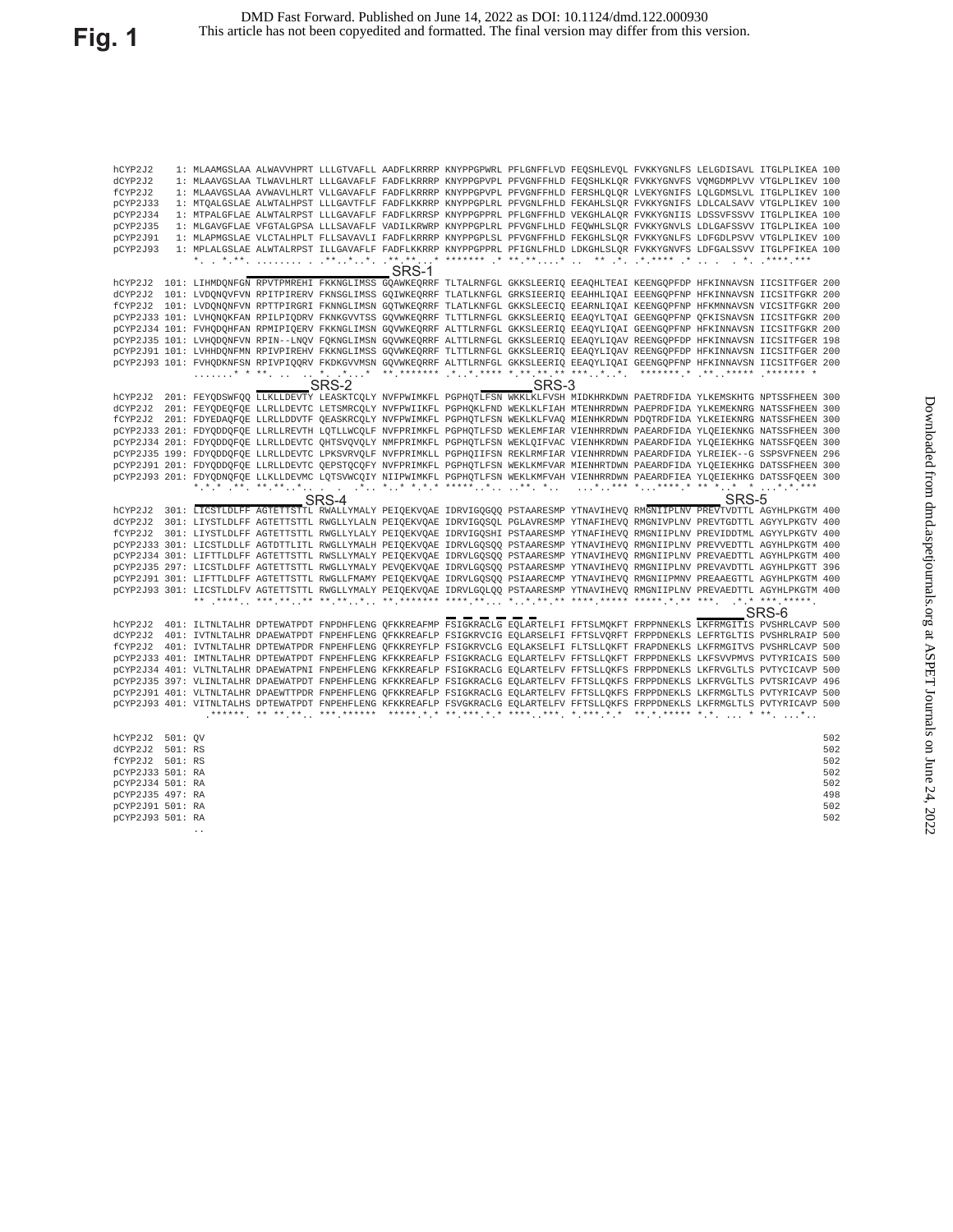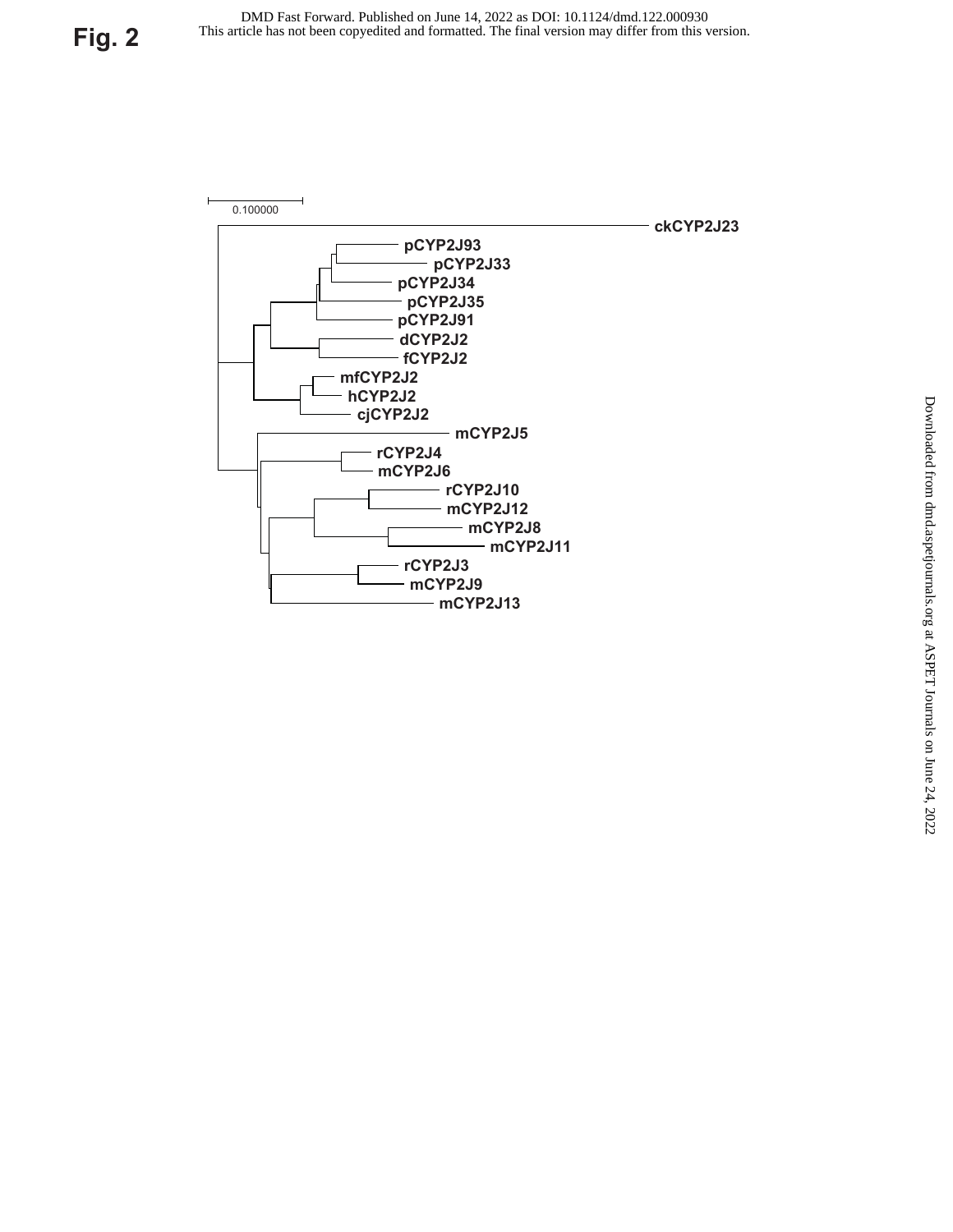**Human chromosome 1 Dog chromosome 5 Cat chromosome C1**



**Pig chromosome 4**

*C1orf87 CYP2J91 CYP2J2P CYP2J93 CYP2J34 CYP2J35 CYP2J33 HOOK1*



at ASPET Journals on June 24, 2022 [dmd.aspetjournals.org](http://dmd.aspetjournals.org/) Downloaded from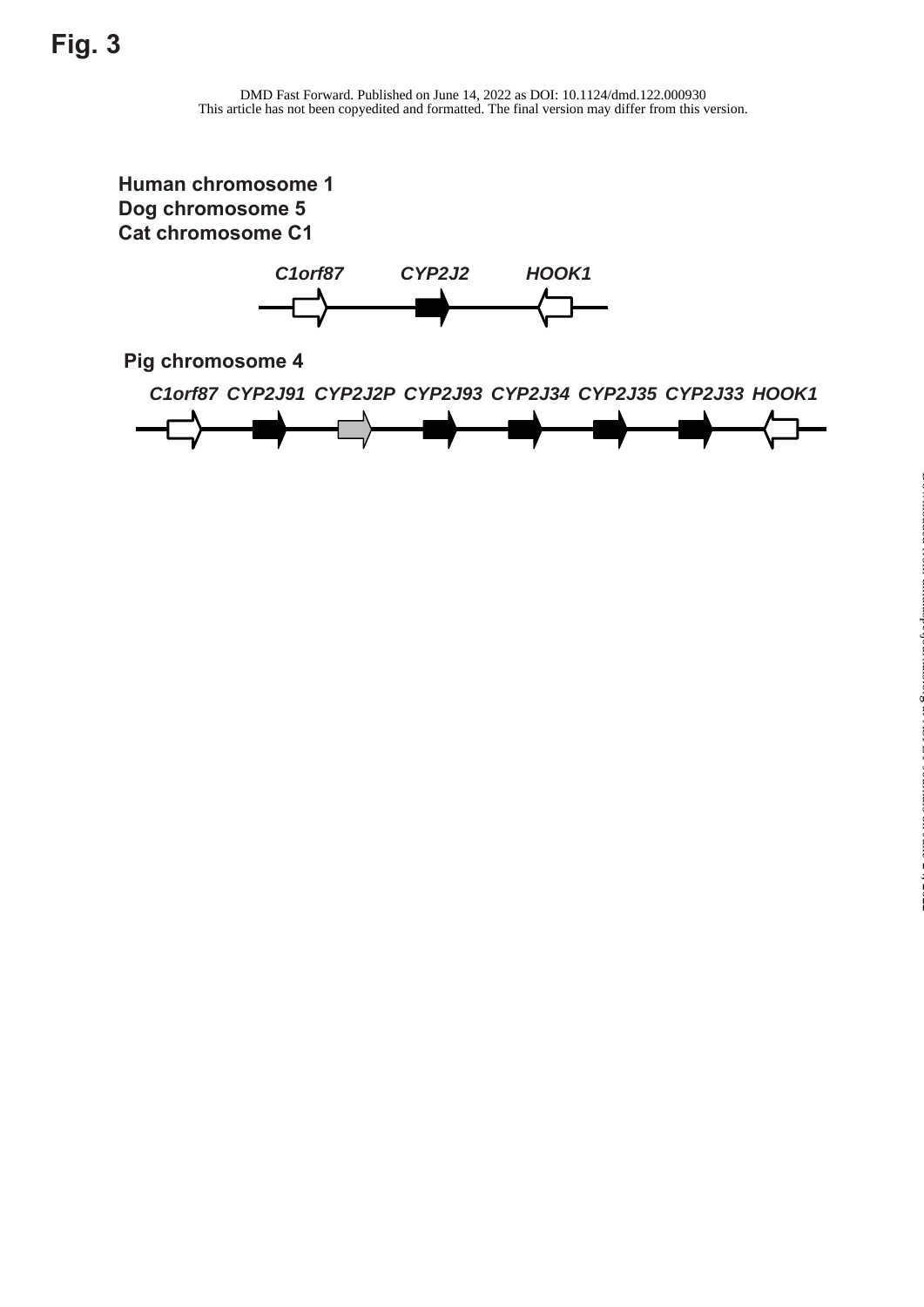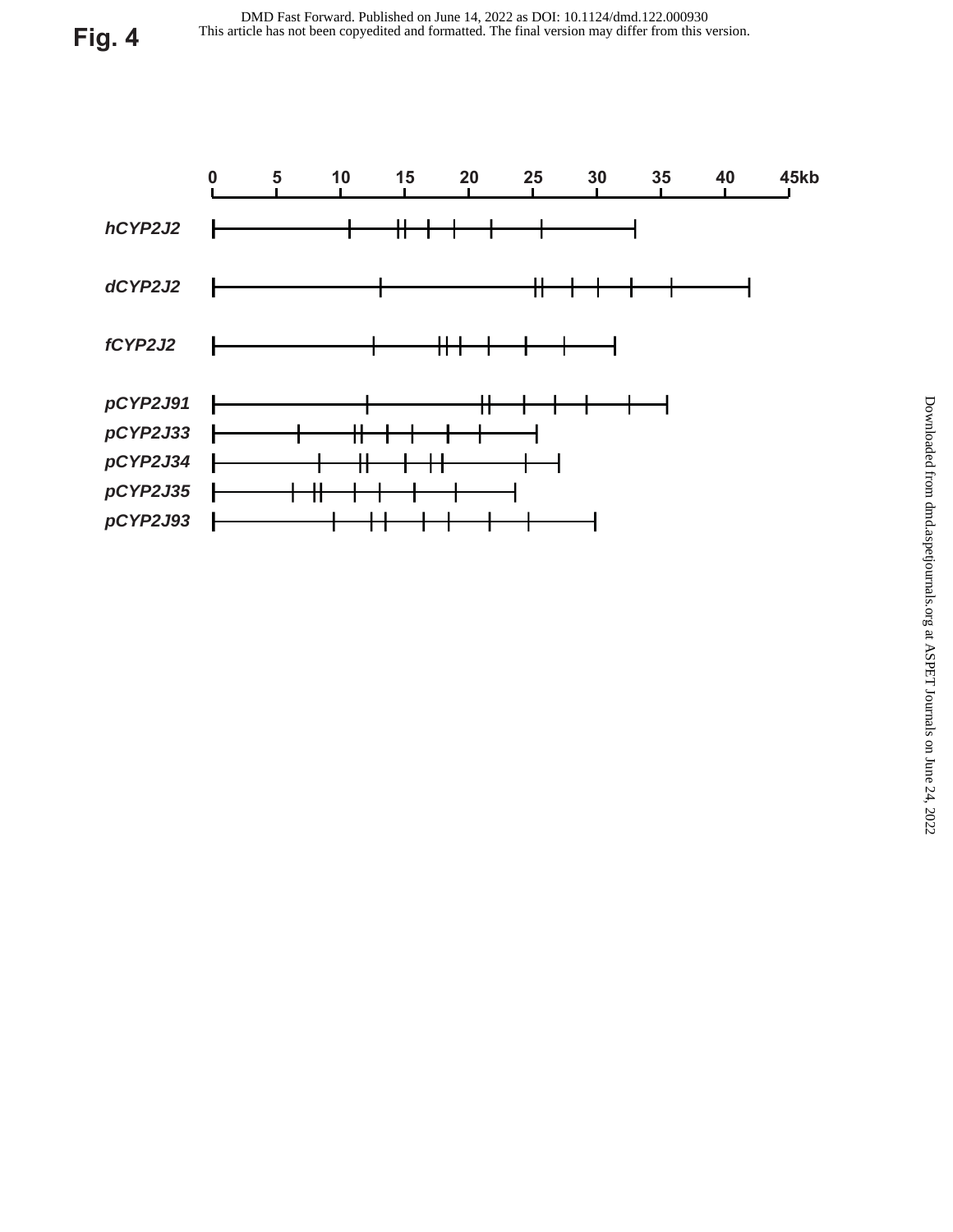**Fig. 5**

This article has not been copyedited and formatted. The final version may differ from this version. DMD Fast Forward. Published on June 14, 2022 as DOI: 10.1124/dmd.122.000930

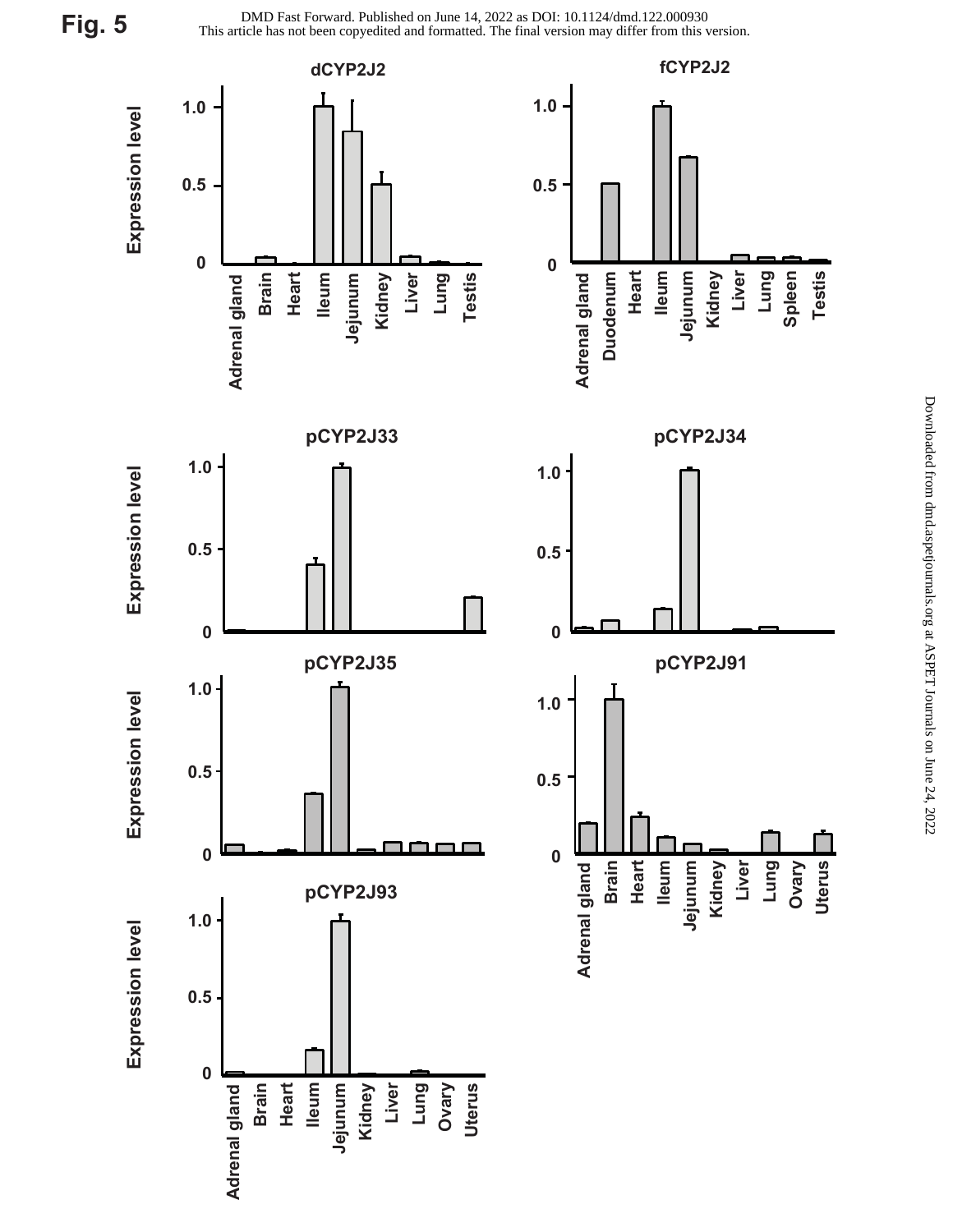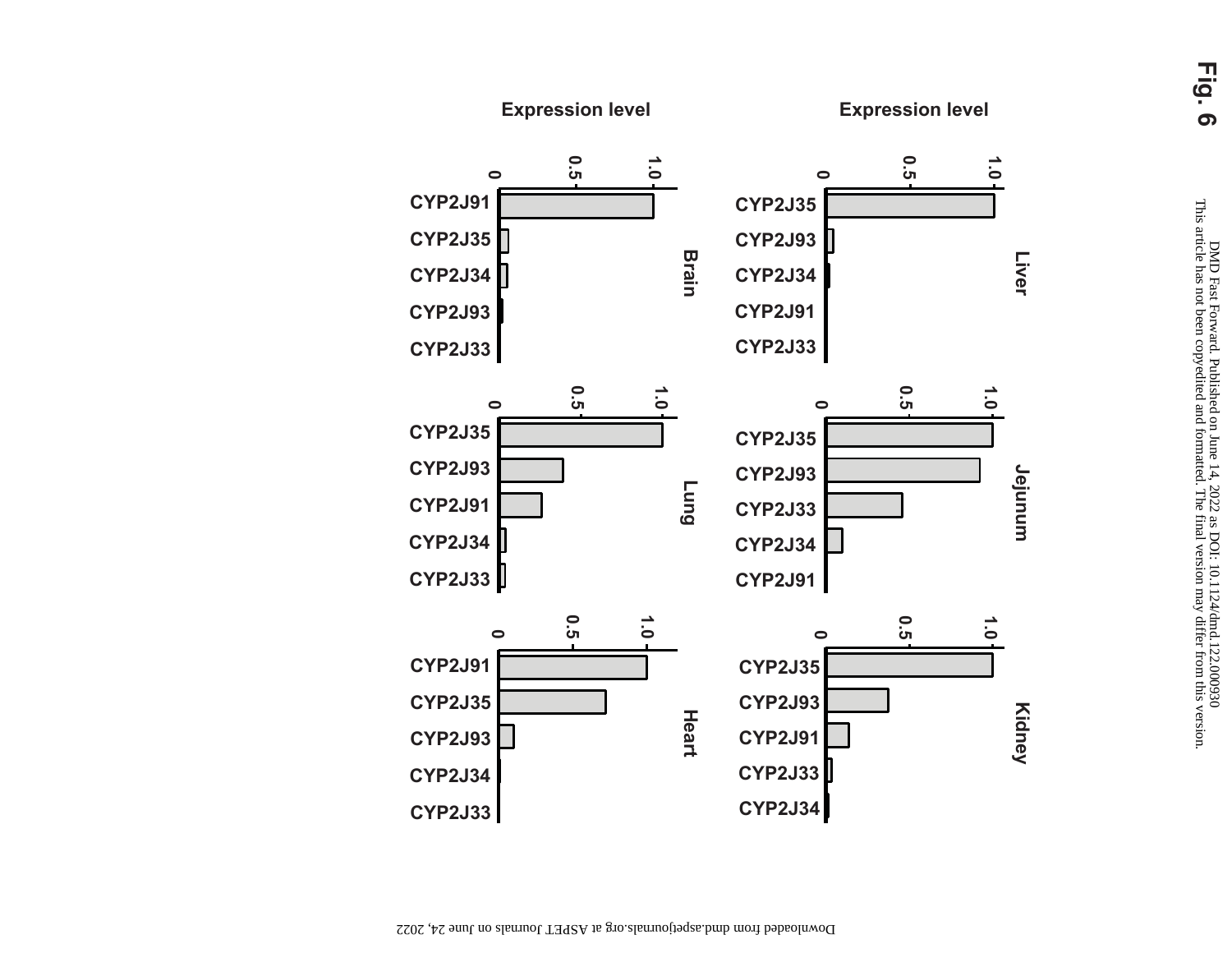

at ASPET Journals on June 24, 2022 [dmd.aspetjournals.org](http://dmd.aspetjournals.org/) Downloaded from